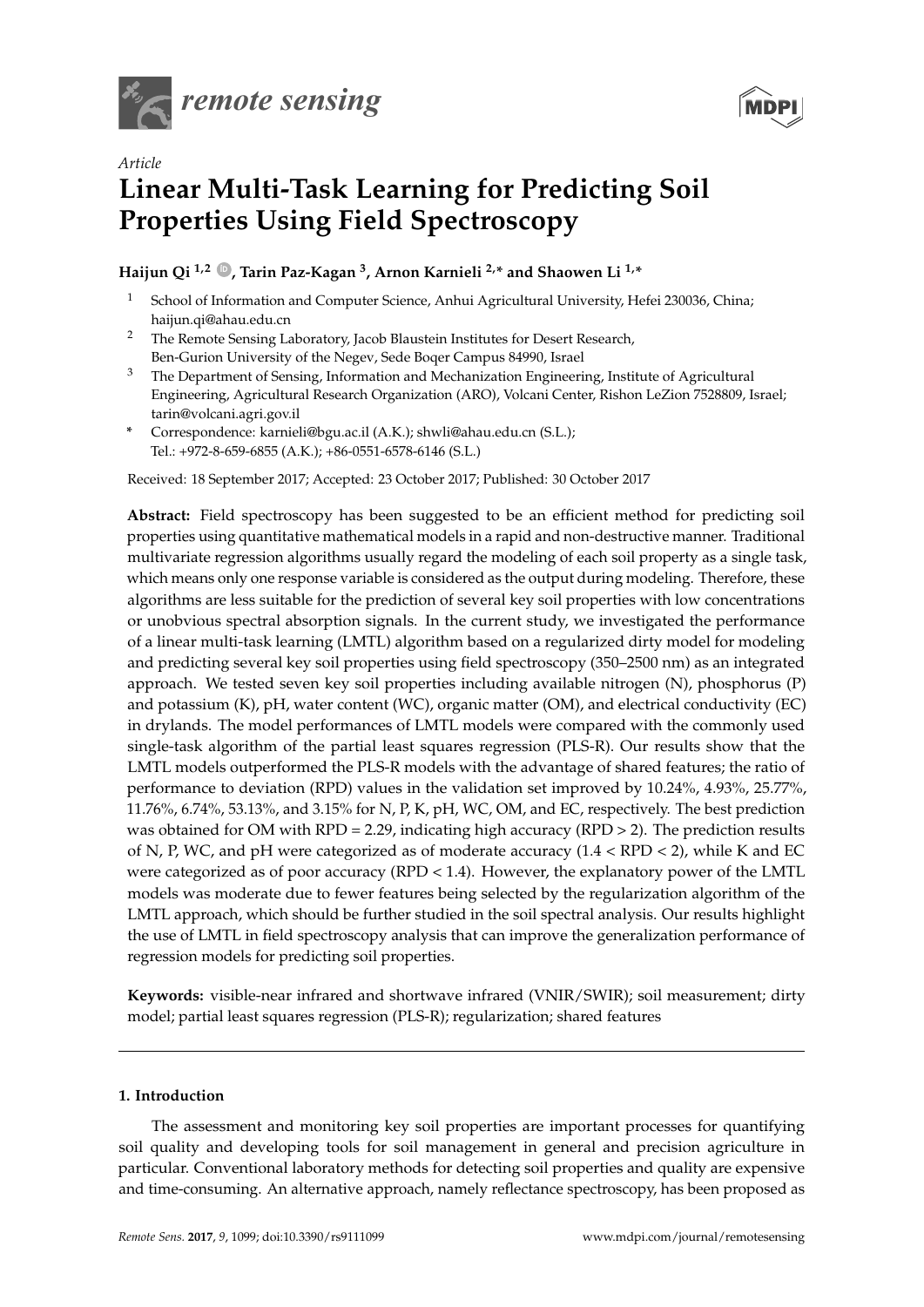a rapid, non-destructive, reproducible, and cost-effective analytical method for assessing soil properties and quality [1]. Field spectroscopy conducts in-situ soil spectral measurements directly and omits the steps of soil sampling and soil pretreatment, making it much faster and more effective than laboratory-based spectroscopy. It is also much more suitable for soil mapping, large-scale monitoring and making real-time predictions [2]. Stenberg et al. [3] stated in their review that visible-near infrared and shortwave infrared (VNIR/SWIR, 350–2500 nm) spectroscopy is a feasible technique for predicting several key soil properties in field conditions with various levels of prediction accuracy. However, under the influence of external factors, such as ambient light, temperature, water content and atmospheric distortions, field soil spectral reflectance would be greatly affected [4]. Moreover, the multi-collinearity and redundancy in the spectral data also limit the model prediction accuracy [5]. One way to improve field spectroscopy accuracy in predicting soil properties is by applying advanced multivariate regression algorithms [3].

The commonly used linear regressions such as principal component regression (PCR) [6] and partial least squares regression (PLS-R) (e.g., [7–14] can decompose the original spectral matrix through linear combinations to extract useful components and overcome the problems of collinearity with high interpretable ability [15]. In addition to linear algorithms, there is a growing use of non-linear methods by several machine learning algorithms such as the least square support vector machine (LS-SVM) (e.g., [16]), artificial neural networks (ANNs) (e.g., [17–19]), multivariate adaptive regression splines (MARS) (e.g., [20]), the random forest regression (e.g., [21]) and more, which have been proven to enhance the prediction performance based on their excellent non-linear learning ability.

The multivariate regression algorithms mentioned above usually use all the predictor variables (in spectroscopy, we refer to wavebands) to enhance learning ability. However, it is well known that a large number of wavebands are not necessary since some of them are not correlated to the predicted property, and may even contribute to interference during modeling, which can result in overfitting [22]. Feature selection can extract useful information from the spectral signal to reduce model complexity and improve robustness [8,23,24]. However, soil VNIR/SWIR spectroscopy is largely nonspecific due to the overlapping absorption of different soil constituents; thus, extracting specific features for single soil constituents is quite problematic [19,25]. For example, soil water content (WC) (e.g., [10,20]), organic matter (OM) (e.g., [26,27]) and some other high content soil properties could be relatively well predicted using field VNIR/SWIR spectroscopy benefiting from well-recognized spectral absorption signals [19,25]. However, several important soil nutrient properties, such as available nitrogen (N), phosphorus (P), and potassium (K), do not have any obvious specific spectral feature signal, and they usually exist in low concentrations in the soil, especially in dryland soils [16]. Chemical properties, including pH and EC, also have no direct spectral absorption features. Previous studies attributed the occasionally successful predictions of N, P, K, pH, and EC to chemical relations with WC, OM, iron oxides, clay minerals, or other soil properties with sensitive absorption features (e.g., [25,28]).

The current multivariate regression algorithms in soil spectroscopy are usually applied as single-task modeling, for each soil property, although some algorithms such as PLS-R, ANN, etc., could also provide a mode with multiple response variables. This means that only one dependent variable is considered as the output during the development of a regression model with a soil spectral matrix as the input independent variables. Since there are relations between the modeling of several soil properties, it can be advantageous to build all of the regression models simultaneously using the approach of multi-task learning instead of following the more traditional approach of learning each single task independently from the others [29]. Considering the underlying cross-relatedness between different dependent variables, multi-task learning aims to improve the generalization by using the shared information contained in the training data of related tasks [30]. This approach is particular efficient for high-dimensional data [31], such as high-resolution spectroscopy. It has recently received increasing attention in machine learning, artificial intelligence, and computer vision [32,33]. Daniel et al. [19] proposed an ANN model with OM, P, and K as simultaneous outputs and attained satisfactory results; however, in their research, the underlying correlation was not fully interpreted.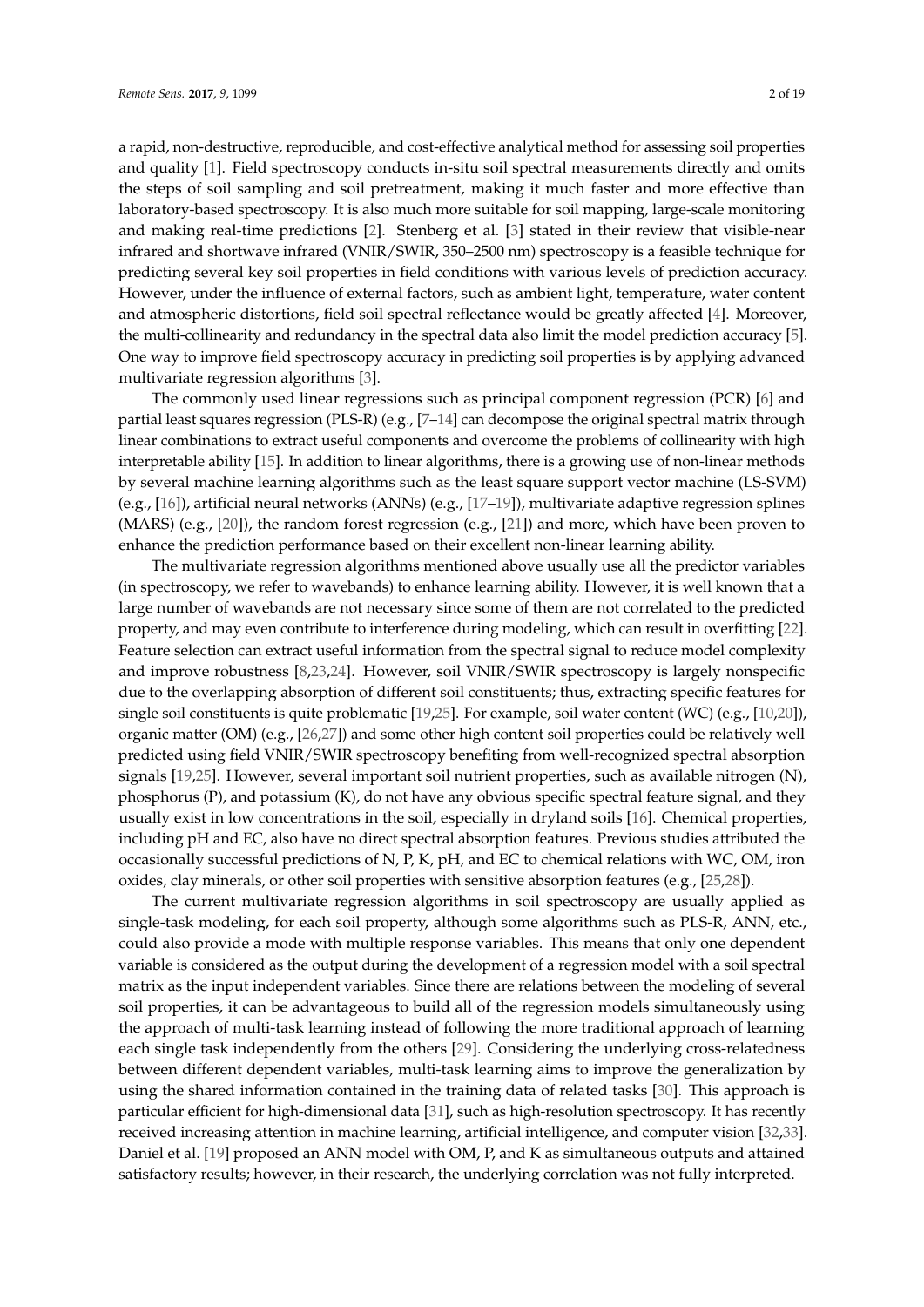The overarching aim of the study was to explore the performance of (linear multi-task learning) LMTL algorithms based on a regularized dirty model (composed of shared and non-shared features) for modeling and predicting several key soil properties using field spectroscopy (350–2500 nm). The specific objectives are three-fold: (1) investigate the predictive ability of field spectroscopy to predict soil N, P, K, WC, pH, EC, and OM in dryland regions; (2) compare the prediction performance of LMTL via a regularized dirty model with traditional single-task learning via the PLS-R; and (3) study the shared features between different soil properties in LMTL as compared to single-task learning.

## **2. Materials and Methods**

# *2.1. Study Area*

The soil samples were collected from four small watersheds located in the central Negev Highlands of Israel (30◦54′N, 34◦49′E). The mean annual rainfall in this area is 95 mm and is limited to the winter season, with a high annual variability (ranging from 20–180 mm). The study site included watersheds containing runoff harvesting systems (RHSs), which are used for increasing agricultural production or for developing afforestation systems in drylands. RHSs are designed to collect runoff water and nutrients from small rocky watersheds into ponds bounded by soil dikes (termed *limans*) that are used as afforestation groves. Geologically, the area is composed of limestone and chalk of the Turonian age. The hillslopes are relatively steep (up to 29 degrees) and subdivided into two distinct sections: (1) the upper parts are mainly barren, with steep limestone rocky outcrops and shallow patches of soil cover; and (2) the lower parts consist of colluvium embedded with unconsolidated rocks [34,35]. A similar subdivision is also observed along the channels. The upper part of the channel is rocky while the lower part is covered with an alluvial fill [34]. Lithology across the study site consists of limestone dominantly covering the area, frequently mixed with dolomite, chalk and marl. The stream channels characterized by loessial soils, and are composed of clay, silt, and gravel alluvial soil. In general, the RHSs are located in the downstream area of the watershed where there is a relatively high volume of alluvial soil. In the current study, the differences in soil properties at different locations resulted from the proximity to the RHSs (upstream, downstream, and RHS).

## *2.2. Soil Field Spectroscopy Measurements*

The soil spectra were acquired under field conditions (undisturbed samples) before soil sampling with the portable analytical spectral device (ASD) Field Spec® Pro spectrometer, with a 25° field of view. During the field campaigns, the skies were clear, and the soil spectral samples were taken on exposed bare soil. The field spectral measurement was vertical in relation to the soil surface using a bare fiber with a height interval of about 1 m, and exposed to the sun as illumination. The instrument was repeatedly calibrated to spectral reflectance using a standard white reference panel (Spectralon Labsphere Inc., North Sutton, NH, USA). To reduce spectral noise and the effects of micro-topography shadowing, four spectral readings for each soil sample were measured and averaged to a final value representing the field sample. The ASD covers a spectral range of 350–2500 nm with a spectral resolution that varies from 3 nm in the VIS-NIR range to 8–10 nm in the SWIR range. We resampled the ASD's spectral band to 5 nm uniformly along the entire spectral region.

## *2.3. Soil Sampling and Physicochemical Lab Analysis*

The soil sampling included 10 replicates in each sampling location in the watershed in the upstream, downstream and RHS sites (*n* = 30 replicates in a watershed) with a total of 120 soil samples collected in September 2015, which is at the end of the dry season, at a depth of 0–0.15 m. All soil samples were transferred to the laboratory and were stored unopened at room temperature until they were analyzed. Soil was air dried, passed through a 2-mm sieve, and analyzed for soil physiochemical properties. The soil properties included the following: N was measured by potassium chloride extractions [36]; P was measured by the Olsen method [37]; K was measured by a flame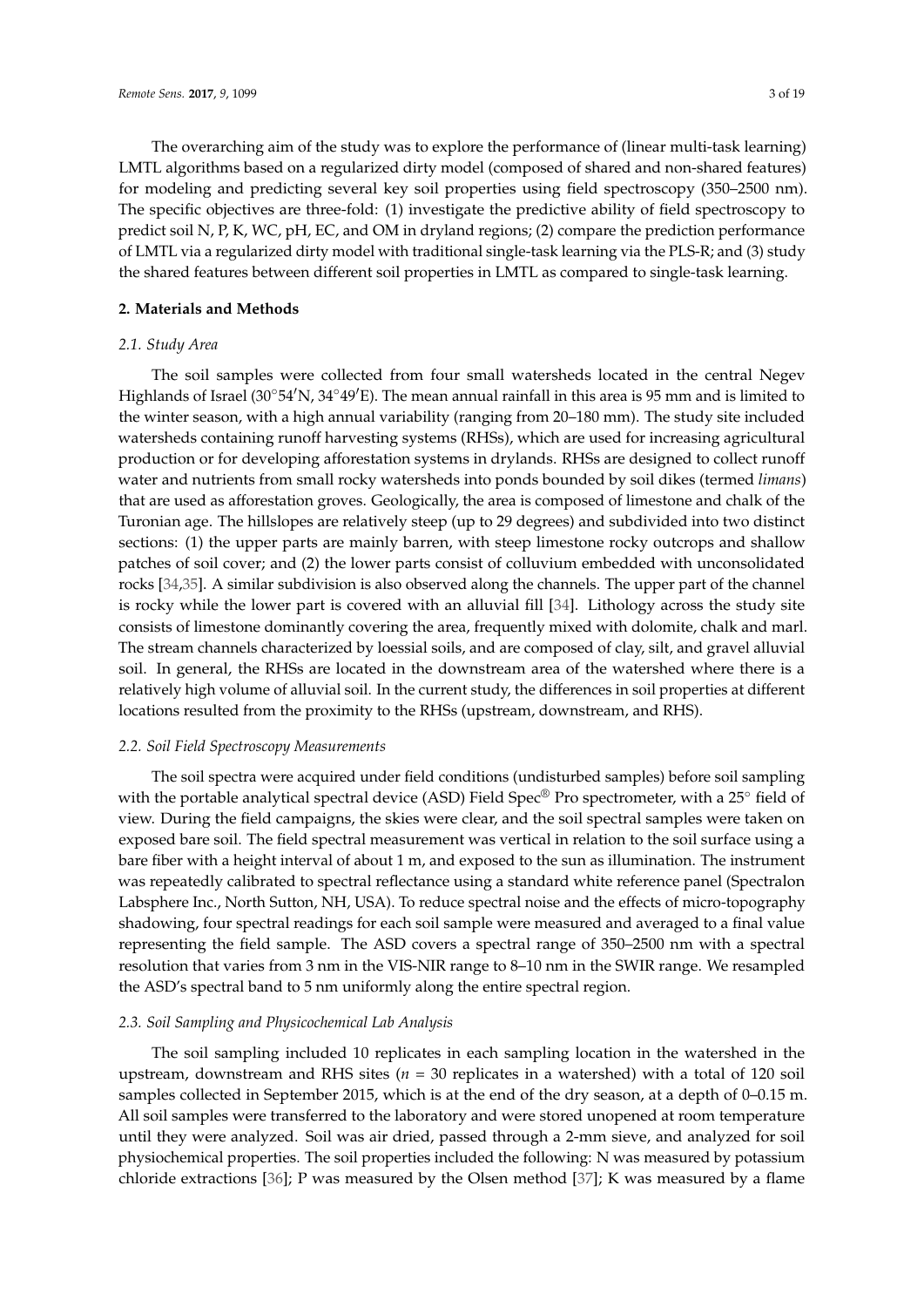photometer [38]; WC was measured by drying the soil in 105 ◦C; pH was measured in a saturation paste using a handheld portable probe; EC was measured in the extracts from the saturation paste by a handheld portable probe; and OM was measured by drying the soil for two hours at 500 ◦C. The results of the soil physiochemical properties were tested for their statistical variation. The outliers were determined by boxplot [39], and 12 samples with extremely large N or K concentrations beyond the upper whisker were removed. Thus, the remaining 108 samples were used for further study in this work.

## *2.4. Spectral Preprocessing and Transformations*

We removed the low signal-to-noise ratio wavebands at both ends and the atmospheric water absorption wavebands ranging from 1350–1420 and 1800–1960 nm. The resultant reflectance spectrum of 355 wavebands (400–2400 nm) was henceforth used. In addition, several commonly used preprocessing methods and transformations were sequentially applied to the soil spectral reflectance in this study, including: the Savitzky–Golay filtering algorithm (SG) [40] with a second-order polynomial that was selected to smooth spectral reflectance; a standard normal variate (SNV) [41,42] that was performed to correct additive and multiplicative effects; and a first derivative (FD) that was conducted to remove the baseline and improve the linear trend [43,44].

### *2.5. Learning Algorithms*

To compare the performance of multi-task and single-task algorithms, the regression models were built upon the same dataset. As a commonly used single-task algorithm, the PLS-R is particularly useful for predicting a set of dependent variables from a large set of independent variables [45]. To overcome the problem of collinearity between predictors, the PLS-R decomposed independent variables and dependent variables by linear combinations to extract latent variables (LVs, or components) and built the regression model based on the LVs instead of the original training variables [15]. To avoid overfitting or underfitting, a leave-one-out cross-validation was used to determine the number of LVs with the smallest mean squared error in calibration. The variable importance for projection (VIP) scores [46] obtained by PLS-R has been recognized as a useful measure to identify important wavelengths when the score is more than 1 [47,48].

Regularization is commonly used as a shrinkage method in least square linear regression modeling to avoid overfitting [49]. The main idea of multi-task learning in multiple linear regressions is to take advantage of the shared feature structure (block-sparse) between each task and model all the tasks simultaneously with  $L_1/L_q$  norm block-sparse regularization, particularly with  $L_1/L_\infty$  [50,51]. Since non-shared features might have existed for several specific tasks, the regression coefficient matrix *W* (features  $\times$  tasks) cannot fall cleanly into any one structural bracket. To overcome this, a dirty model was proposed to decompose the matrix *W* into a block-sparse matrix *W<sup>b</sup>* (corresponding to the shared features) and an elementwise sparse matrix *W<sup>e</sup>* (corresponding to the non-shared features); details can be found in [31]. The object function is:

$$
\min_{W} \sum_{i=1}^{t} \| W_i^T X_i - Y_i \|_2^2 + \lambda_b \| W_b \|_{1,\infty} + \lambda_e \| W_e \|_1
$$
 (1)

$$
subject to: W = W_b + W_e \tag{2}
$$

where  $X_i$  is the spectral matrix of task *i* that is the same for each task,  $Y_i$  is the predicted variable of task *i*, and  $\lambda_b$  and  $\lambda_e$  are regularization parameters to control the degree of penalty on  $W_b$  and *We* , respectively.

For the calibration and validation of the regression models (multi-task learning and single-task learning), 108 soil samples were divided into two parts with a split ratio of 0.7 to 0.3, respectively, based on the Kennard–Stone algorithm [52], conducted on the preprocessed spectral matrix. Thus, 76 samples were selected as the calibration set (also used for cross-validation during training) and the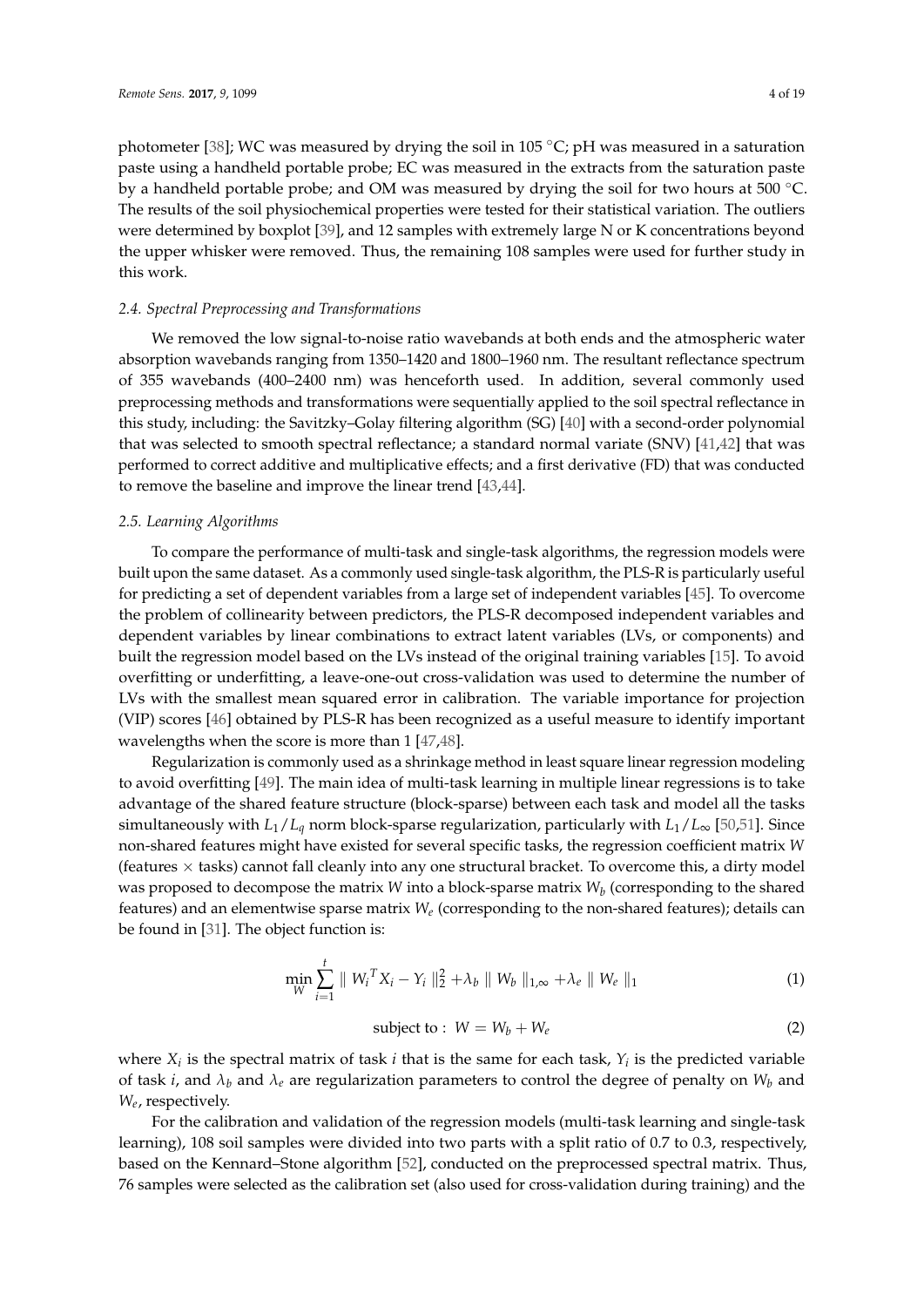remaining 32 as the validation set (independent testing for the established model). To avoid attributes in the higher numerical ranges dominating those in the lower numerical ranges, both the calibration and validation sets were standardized by mapping their mean and standard deviations to 0 and 1, respectively, before calibration and validation [53].

#### *2.6. Accuracy Comparison*

In this study, the prediction accuracy of the regression models was validated and compared with the ratio of performance to deviation (RPD) of the validation set that was calculated as:

$$
RPD = SD/RMSE = \sqrt{m \sum_{i=1}^{m} (y_i - \overline{y})^2 / \sum_{i=1}^{m} (f(X_i) - y_i)^2} / (m - 1)
$$
\n(3)

where *m* is the number of testing samples in the validation set,  $y_i$  is the real value of sample *i*,  $f(X_i)$  is the predicted value of sample *i*, and  $\overline{y}$  is the average value of *y*. According to [54], the following three categories of predictability were adopted: Category A (RPD > 2.0) with good accuracy; Category B (1.4 < RPD < 2.0) with moderate accuracy; and Category C (RPD < 1.4) with poor accuracy. The ratio between the interpretable sum squared deviation and the real sum squared deviation (SSR/SST), which was calculated as:

$$
SSR/ SST = \sum_{i=1}^{m} (f(X_i) - \overline{y})^2 / \sum_{i=1}^{m} (y_i - \overline{y})^2
$$
 (4)

was recognized as the proportion of the variability of the dependent variable explained by the regression model [55–59]. A good model should have both high RPD and SSR/SST [13]. Usually, the SSR/SST should be greater than 0.5 to ensure the model stability. All mathematical analysis methods mentioned above were conducted in MATLAB (MathWorks, Natick, MA, USA). The process of single-task learning and multi-task learning were carried out with MALSAR Version 1.1 [60].

#### **3. Results**

## *3.1. Soil Properties and Spectral Response*

Table 1 shows the descriptive statistics of the measured concentrations of the seven soil properties in the 108 samples used for calibrating and validating the regression models. The results showed high variation in the soil properties, indicating that the data could be used for the regression analysis. Table 2 shows the Pearson correlation coefficients (R) between different soil properties. The highest positive correlation was found between OM and WC ( $R = 0.74$ ). Moderately positive correlations were found between N and P (R = 0.69), N and K (R = 0.58), P and K (R = 0.57), and OM and K (R = 0.51). In addition, it was found that pH has a low negative correlation with every other soil property.

**Table 1.** Descriptive statistics of the seven studied soil properties.

| <b>Soil Properties</b> | Units         | Mean  | <b>STD</b> | Min  | Median | Max   |
|------------------------|---------------|-------|------------|------|--------|-------|
| N                      | mg/Kg         | 27.42 | 15.57      | 5.73 | 22.66  | 72.56 |
| P                      | mg/Kg         | 19.36 | 9.70       | 7.00 | 16.70  | 55.20 |
| К                      | mg/Kg         | 25.44 | 13.49      | 7.30 | 23.45  | 64.80 |
| WC.                    | $\%$          | 5.61  | 1.81       | 3.01 | 4.92   | 10.77 |
| pH                     |               | 7.20  | 0.21       | 6.78 | 7.14   | 7.87  |
| EC.                    | $\mu$ S/cm    | 0.50  | 0.22       | 0.18 | 0.46   | 1.77  |
| OМ                     | $\frac{O}{O}$ | 4.29  | 1.92       | 1.73 | 3.68   | 9.58  |

Abbreviations used: available nitrogen (N), available phosphorous (P), available potassium (K), water content (WC), pH, electrical conductivity (EC), and organic matter (OM).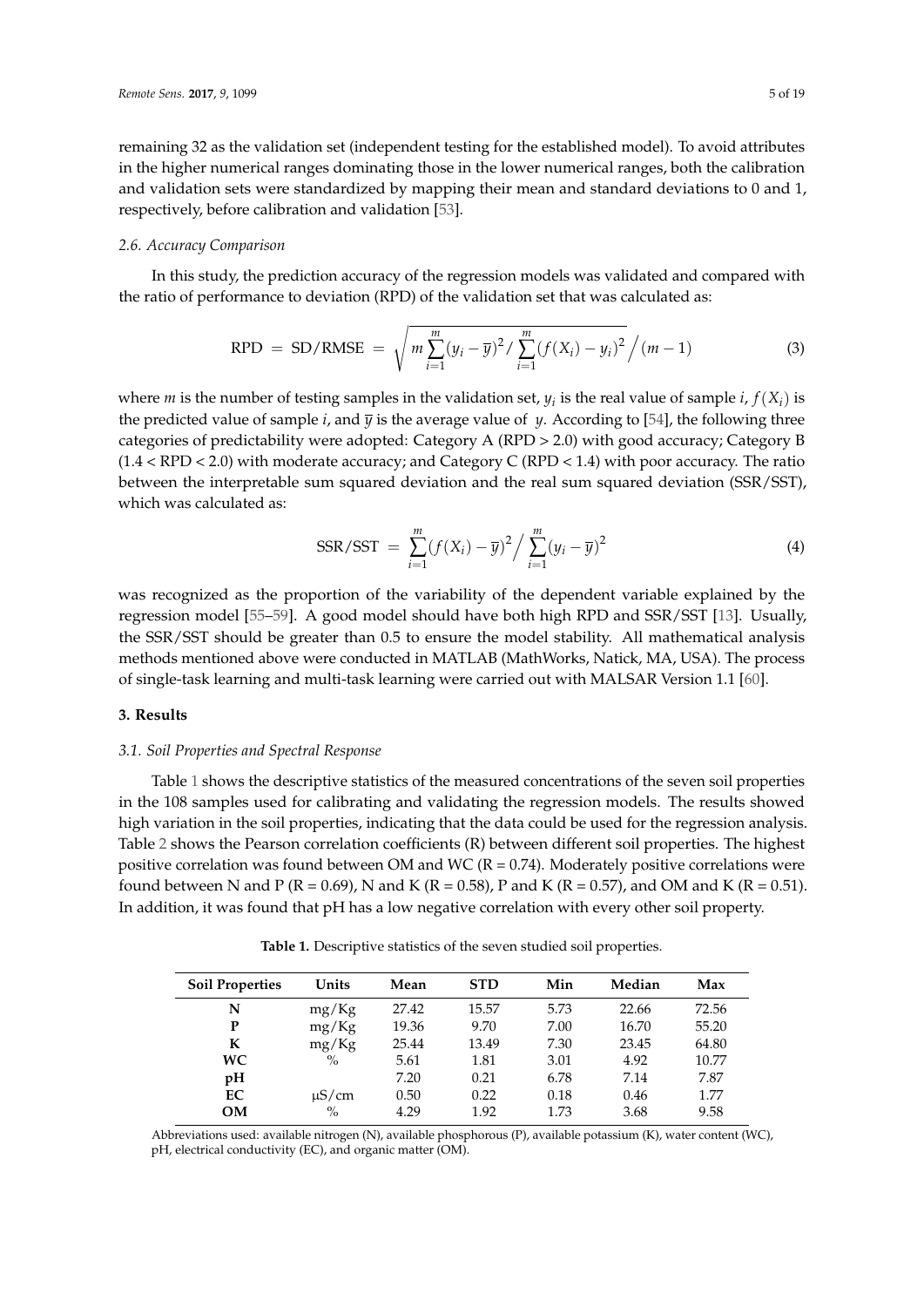| <b>Soil Properties</b> | N       | P       | К       | WC.     | pH      | EC   | OМ   |
|------------------------|---------|---------|---------|---------|---------|------|------|
| N                      | 1.00    |         |         |         |         |      |      |
| P                      | 0.69    | 1.00    |         |         |         |      |      |
| K                      | 0.58    | 0.57    | 1.00    |         |         |      |      |
| <b>WC</b>              | 0.24    | 0.15    | 0.22    | 1.00    |         |      |      |
| pH                     | $-0.25$ | $-0.27$ | $-0.24$ | $-0.30$ | 1.00    |      |      |
| EC                     | 0.30    | 0.19    | 0.28    | 0.25    | $-0.38$ | 1.00 |      |
| <b>OM</b>              | 0.45    | 0.39    | 0.51    | 0.74    | $-0.26$ | 0.31 | 1.00 |

**Table 2.** Pearson correlation coefficients between the seven soil properties.

Abbreviations used: available nitrogen (N), available phosphorous (P), available potassium (K), water content (WC), − pH, electrical conductivity (EC), and organic matter (OM).

Figure 1 shows the field spectral reflectance of 108 soil samples. The spectra show large variations between different samples that are caused by soil color, soil composition, water content, particle size, and the coverings on the soil surface, such as residual dry vegetation, rock particles, and mineral deposits [61]. The obvious spectral signatures near 930 nm may be related to the absorption of hydroxyl in Fe oxides [25], the ones near 940 nm, 1150 nm and 1450 nm may be influenced by the absorption of the atmospheric water content [62]; the ones near 1765 nm may be related to the signal jump of the spectral instrument; the ones near 2205 nm may be related to the absorption of Al-OH [25]. The spectral signatures ranging from 2300–2400 nm may be related to several other clay minerals and soil organics [63].



**Figure 1.** Field spectra excluding the atmospheric water absorption wavebands and the low signal-to-noise ratio wavebands.

#### *3.2. Model Performance of PLS-R*

#### 3.2.1. Prediction Results

Table 3 shows the prediction results of the PLS-R models for the seven soil properties. The numbers of LVs were determined by leave-one-out cross-validations, which are also shown in Table 3. Among all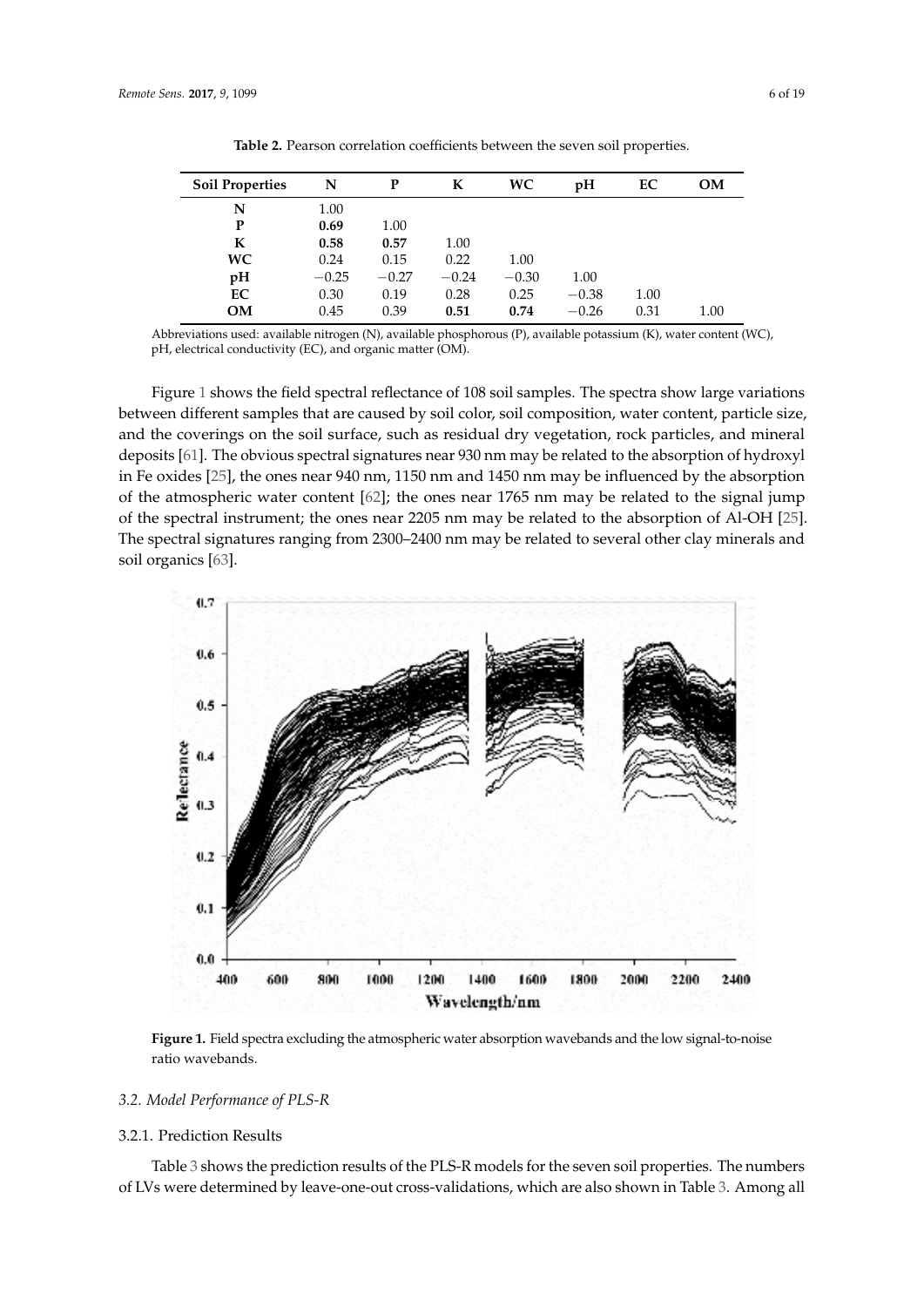soil properties, OM was the most accurately predicted with a RPD = 2.22, and with a model prediction accuracy categorized as A (RPD  $>$  2). The prediction accuracies of P, WC, and pH were categorized as B (1.4 < RPD < 2) with RPD = 1.42, 1.53, and 1.78, respectively, indicating moderate prediction ability. All properties in Category A or B achieved SSR/SST values that were more than 0.5, confirming the model stability for predicting P, WC, pH, and OM. However, the prediction accuracies of N, K, and EC were categorized as C (RPD < 1.4) with RPD = 1.27, 0.97, and 0.64, respectively, demonstrating poor prediction ability. In addition, it is worth mentioning that the SSR/SST of N was 0.66, but the SSR/SSTs of K and EC were over 1 and related to low prediction accuracy and overfitting of the models.

| Algorithm    | Property     | Parameter <sup>1</sup> |    | $n^2$ | Calibration |                | Validation |                          | <b>Accuracy Category</b> |
|--------------|--------------|------------------------|----|-------|-------------|----------------|------------|--------------------------|--------------------------|
|              |              |                        |    |       | <b>RPD</b>  | <b>SSR/SST</b> | <b>RPD</b> | <b>SSR/SST</b>           |                          |
|              | N            | 5                      |    | 355   | 2.15        | 0.78           | 1.27       | 0.66                     | C                        |
| <b>PLS-R</b> | $\mathbf{P}$ | 5                      |    | 355   | 1.85        | 0.71           | 1.42       | 0.80                     | B                        |
|              | K            | 6                      |    | 355   | 2.71        | 0.86           | 0.97       | $\overline{\phantom{a}}$ |                          |
|              | WC           | $\overline{4}$         |    | 355   | 1.99        | 0.75           | 1.53       | 0.72                     | B                        |
|              | pH           | 6                      |    | 355   | 2.78        | 0.87           | 1.78       | 0.83                     | B                        |
|              | EC           | 6                      |    | 355   | 2.33        | 0.81           | 0.64       |                          | C                        |
|              | <b>OM</b>    | 5                      |    | 355   | 2.58        | 0.85           | 2.22       | 0.82                     | A                        |
| <b>LMTL</b>  | N            | 40                     | 20 | 81    | 1.94        | 0.53           | 1.40       | 0.58                     | B                        |
|              | P            | 20                     | 21 | 114   | 2.18        | 0.54           | 1.49       | 0.64                     | B                        |
|              | K            | 160                    | 26 | 11    | 1.56        | 0.29           | 1.22       | 0.52                     | C                        |
|              | WC           | 30                     | 7  | 75    | 2.30        | 0.61           | 1.71       | 0.55                     | B                        |
|              | pH           | 20                     | 3  | 79    | 3.45        | 0.76           | 1.90       | 0.92                     | B                        |
|              | EC           | 60                     | 20 | 66    | 1.42        | 0.21           | 0.98       |                          |                          |
|              | <b>OM</b>    | 40                     | 25 | 75    | 2.31        | 0.68           | 2.29       | 0.70                     | А                        |

Table 3. The used parameters and prediction results of the partial least squares regression (PLS-R) and linear multi-task learning (LMTL) models for predicting seven soil properties.

 $1$  Note: The parameter for PLS-R is the number of latent variables; for LMTL, there are two regularization parameters, *λ<sup>b</sup>* and *λ<sup>e</sup>* . <sup>2</sup> Note: *n* is the number of features used in the model. Category A: RPD > 2.0, Category B: 1.4 < RPD < 2.0, Category C: RPD < 1.4. Abbreviations used: available nitrogen (N), available phosphorous (P), available potassium (K), water content (WC), pH, electrical conductivity (EC), and organic matter (OM), the ratio of performance to deviation (RPD), the ratio between the interpretable sum squared deviation and the real sum squared deviation (SSR/SST).

## 3.2.2. Feature Importance in PLS-R

Figure 2 shows the distribution of the VIP scores of different soil properties over the entire wavelength range (400–2400 nm). We used all of the 355 wavebands in the VNIR/SWIR region in the PLS-R models, which was necessary to evaluate the feature importance in the prediction of each soil property. We identified four feature-block regions with high importance existing in the entire VNIR/SWIR region whose properties were associated with soil OM, WC, clay minerals and Fe oxides [64]. The first region, ranging from 410 to 650 nm, is mostly related to the Fe oxides [19,25], with the 560 nm waveband related to OM [24,65]. The second region ranges from 850 to 1075 nm; of this, the 850–930 nm range is related to hydroxyl in Fe oxides [19,25], the 970 nm waveband is related to the soil water absorption waveband [66], the 1010 nm waveband is a hydrate-related absorption feature [67], and the 1025–1075 nm range is mostly related to the electronic transition bands of  $\text{Fe}^{2+}$  or  $\text{Fe}^{3+}$  [19]. The third region, ranging from 1530 to 1770 nm, is almost entirely related to soil organics [19,25]. The fourth region, ranging from 2005 to 2400 nm, may be connected to water, organics and clay minerals [19,25,68].

Besides the four feature-block regions, several important individual wavebands with significantly high VIP scores still could be seen in Figure 2. The 730 nm waveband in the prediction of K, WC and EC may be related to the sensitive absorption of soil salinity [67]. The 805 nm waveband is related to the red-edge, which is known to be sensitive to biomass [69], and the predictions of P, K, pH and OM were found to be correlated. The 1120 and 1155 nm wavebands may be related to the *v* S–O stretching bands of sulfate [70], which can be used to predict P and K. The 1225 nm [71] and 1315 nm [72] wavebands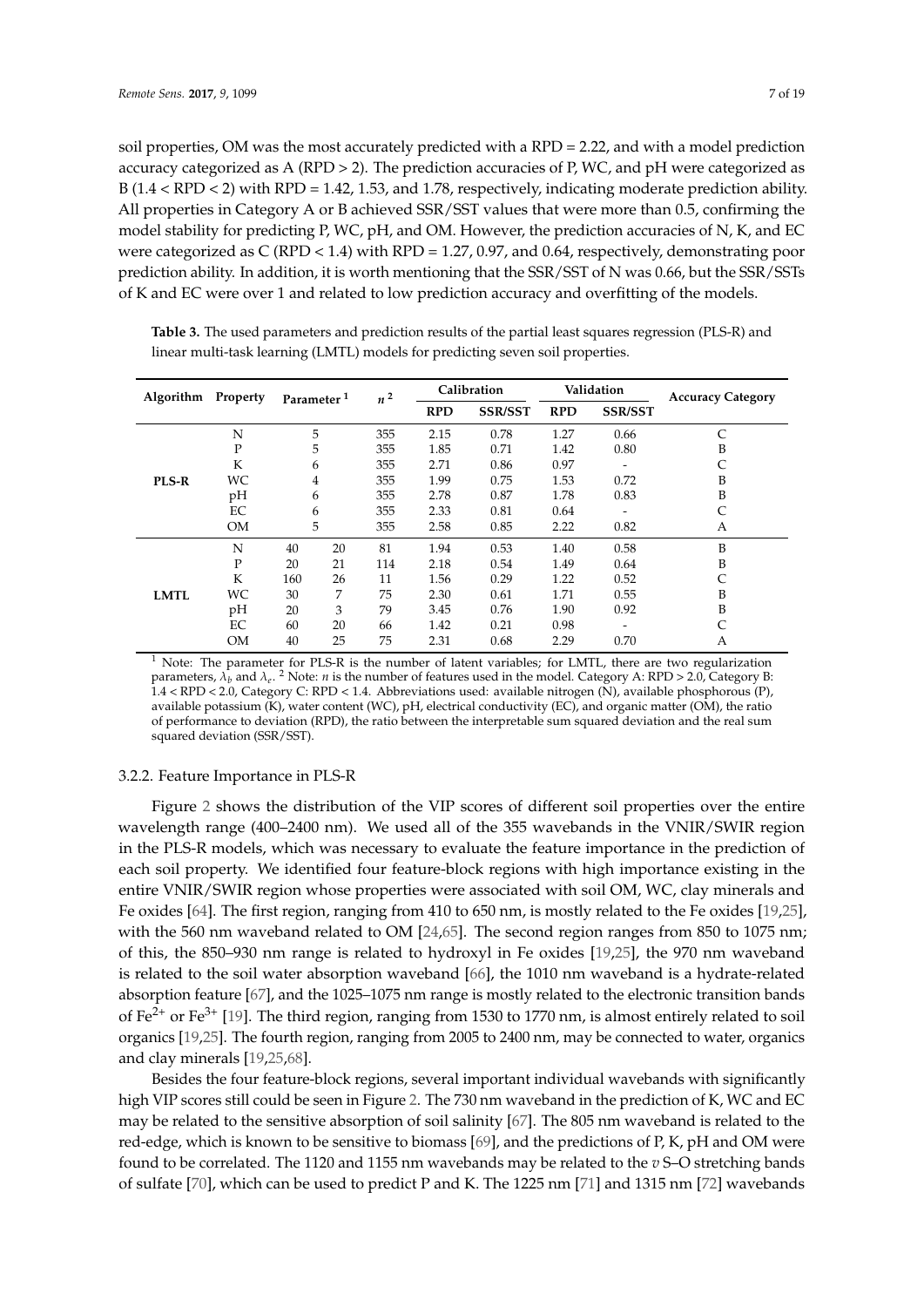

were found to be important bands for predicting soil organics; here, several properties are correlated. The 1450 nm waveband in the prediction of OM may be related to the carboxylic acids in organics [25].

**Figure 2.** Variable importance for projection (VIP) scores of the PLS-R models for predicting available nitrogen (N), available phosphorous (P), available potassium (K), water content (WC), pH, electrical conductivity (EC), and organic matter (OM). Dashed line: *y* = 1. (1), (2), (3), and (4) represent four feature-block regions.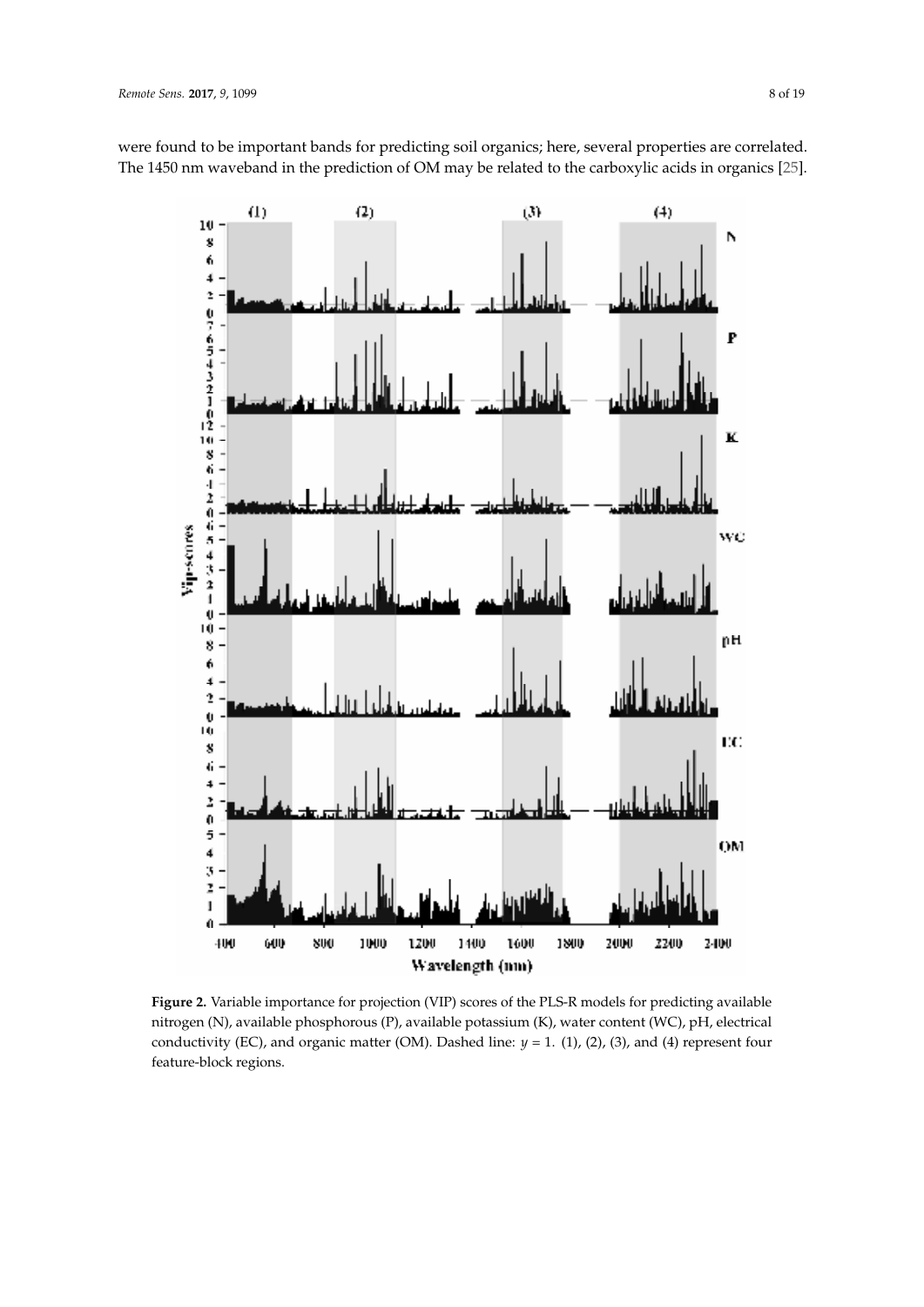#### *3.3. Model Performance of LMTL*

#### 3.3.1. Effects of Regularization Parameters on Modeling

The range of  $\lambda_b$  was set to 0–200 with a gradient of 10, and the range of  $\lambda_e$  was set to 0–50 with a gradient of 1. Figure 3 shows the sparsity (the number of non-zero elements in the regression coefficients) of the block-sparse matrix  $(W_b)$ , the elementwise sparse matrix  $(W_e)$ , and the combined regression coefficients matrix (W) of the regression model generated from LMTL for predicting N when changing  $\lambda_b$  and  $\lambda_e$ ; other properties had similar characteristics (Supplementary Material, Figure S1) and can be seen in the Appendix. According to Figure 3, the sparsity of  $W_b$  decreased significantly with increasing  $\lambda_b$ , especially in the low  $\lambda_b$  values ranging from 0 to 75. The sparsity of  $W_e$  decreased significantly with increasing  $\lambda_e$ , especially in the low  $\lambda_e$  values ranging from 0 to 3.5. However, the sparsity of  $W_b$  was also affected by  $\lambda_e$  in the range of 0–20, and the sparsity of  $W_e$  was also affected by  $\lambda_b$  in the range of 0–10. Therefore,  $\lambda_b$  and  $\lambda_e$  controlled the degree of penalty on  $W_b$  and  $W_e$ , respectively, but also interacted with each other. Both regularization parameters greatly affected the sparsity of *W*. The degree of effects gradually weakened with the increase of  $\lambda_b$  or  $\lambda_e$ .



**Figure 3.** Sparsity (the number of non-zero elements) of the block-sparse matrix  $W_b$  (a); the elementwise sparse matrix  $W_e$  (b); and the combined regression coefficients matrix W (c) of the model generated from linear multi-task learning for predicting available nitrogen.

the seven soil properties of the validation set when changing  $\lambda_b$  and  $\lambda_e$ . According to Figure 4, the SSR/SSTs of all the properties showed an obviously decreasing trend with increasing  $\lambda_b$  and  $\lambda_e$ , performances generally increased with  $\lambda_b$  and  $\lambda_e$  in the low-value range and decreased in the N, P, and OM are similar and are dependent on  $\lambda_b$ , representing the shared features. The locations of the high RPDs of WC, pH and EC are determined by both  $\lambda_b$  and  $\lambda_e$ , representing both the shared and combinations of  $\lambda_b$  and  $\lambda_e$  were selected to obtain the best RPDs for different properties under the Figure 4 shows the RPD and SSR/SST performance of the LMTL prediction models for predicting which is similar to the changing characteristics of model sparsity shown in Figure 3c. The RPD high-value range. The aim of the object function of LMTL is to minimize the overall squared error of the seven soil properties (see Equation (2)). Thus, obtaining the individual maximum RPD for every soil property simultaneously is a difficult task. The locations of the high RPDs and the decreasing trends of non-shared features. The location of the high RPD of K is almost on the border of the regularization parameters, indicating that few features are used. This means that the best prediction of different properties may depend on the special combination of shared and non-shared features; thus, different condition of SSR/SST values higher than 0.5 (Table 3).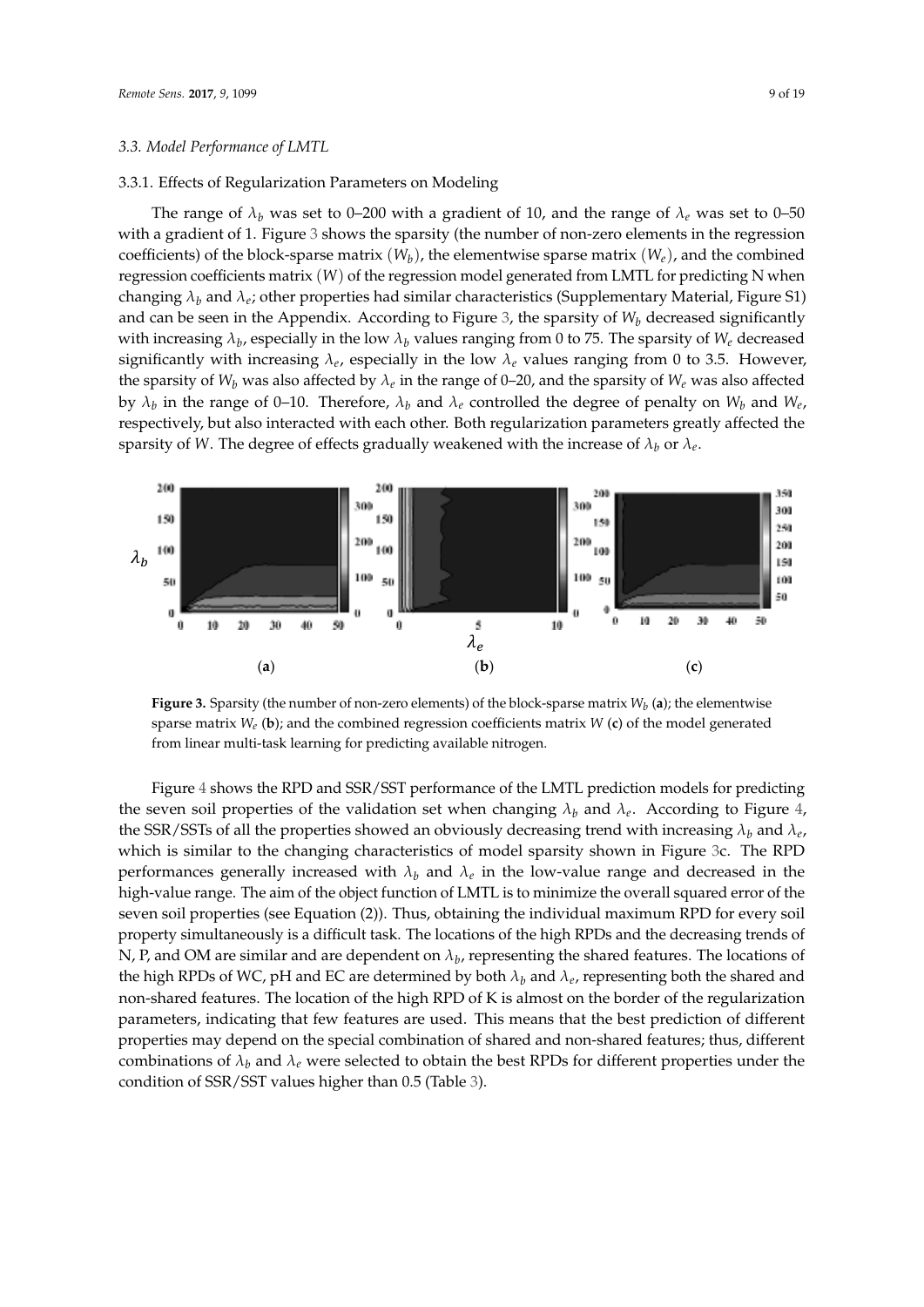

**Figure 4.** *Cont.*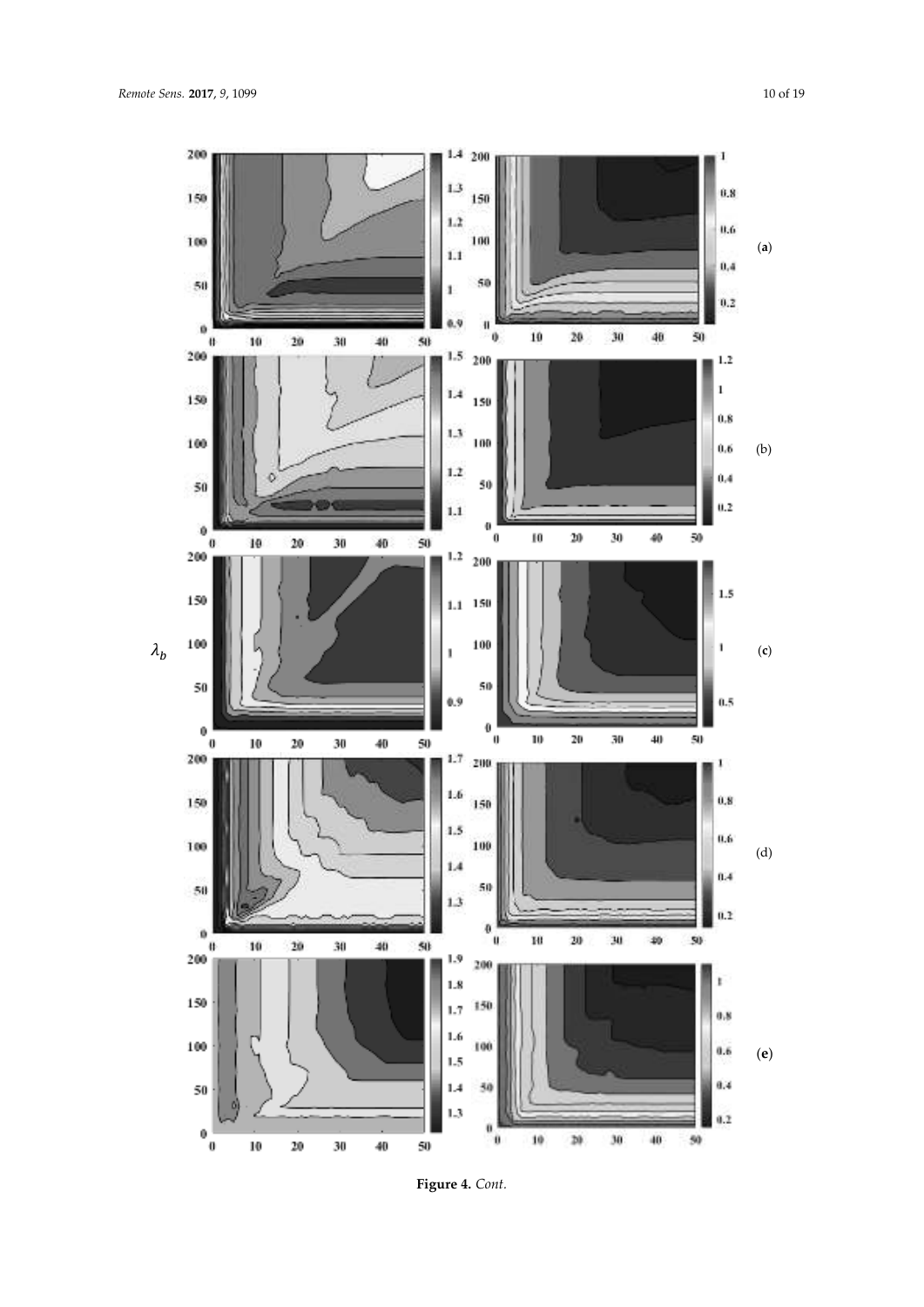

a validation set when changing the regularization parameters ( $\lambda_b$  and  $\lambda_e$ ). **Figure 4.** The ratio of performance to deviation (RPD) (left) and the ratio between the interpretable sum squared deviation and the real sum squared deviation (SSR/SST) (right) performance of linear multi-task learning prediction models for predicting: available nitrogen (**a**); available phosphorous (**b**); available potassium (**c**); water content (**d**); pH (**e**); electrical conductivity (**f**); and organic matter (**g**) in

#### 3.3.2. Prediction Results and Used Features

ߣ ߣ prediction results of LMTL models for predicting seven soil properties. Figure 5 shows the distributions of the features that were used in the models with different combinations of  $\lambda_b$  and  $\lambda_e$  (The distributions Table 3 shows the selected regularization parameters, the numbers of used features and the of the features with specific  $\lambda_b = 40$  and  $\lambda_e = 10$  could be seen in Supplementary Material, Figure S2). The regularization algorithm reduced the numbers of used features to a large extent and selected a few wavebands as optimal features, which made the distributions of the used features sparse. Nevertheless, the RPD performances of all the soil properties increased compared to the single-task models built by PLS-R (Table 3): N increased to 1.40 from 1.27; P increased to 1.49 from 1.42; K increased to 1.22 from 0.97; WC increased to 1.71 from 1.53; pH increased to 1.90 from 1.78; EC increased to 0.98 from 0.64; OM increased to 2.29 from 2.22. Consequently, the prediction accuracy of OM was categorized as A; Category B included pH, WC, P, and N; and K and EC were categorized as C. However, the SSR/SSTs of all properties expect P, decreased due to regularization (Table 3). Despite this, the SSR/SST results were still more than 0.5, which can confirm the model stability, except EC which had an inappropriately large value.

According to Figure 5, the used features of N, P, and OM were all in the block-sparse matrix, indicating shared features. Some of the used features of WC, pH, and EC were in the block-sparse matrix, and others were in the elementwise sparse matrix, indicating that both shared features and non-shared features were used for modeling. The used features of K were all in the elementwise sparse matrix, indicating non-shared features. These results agree with the analysis results in Figure 4. Shared features can be seen in Figure 5a, with most of them in the four feature-block regions. Out of these four regions, important features, such as 805, 1225, and 1315 nm, with large VIP scores that were used in the PLS-R were also recognized as shared features. Some less important features with small VIP scores, such as 1105, 1275, and 1965 nm (Figure 2), were also shared to provide more information.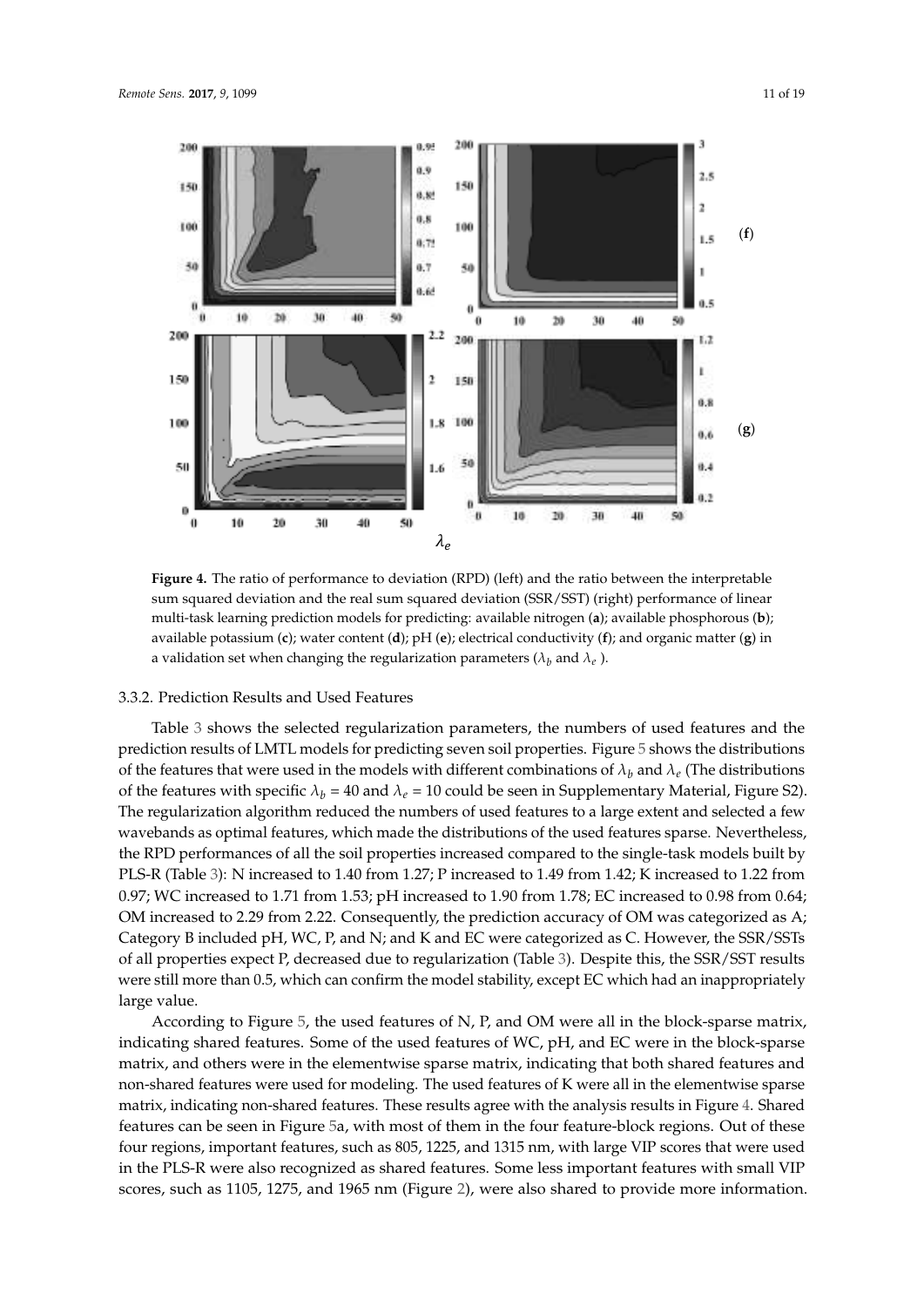The distribution positions of the non-shared features used by K, WC, pH, and EC are shown in Figure 5b and are similar to the shared features in Figure 5a. These indicated that the predictions of the seven soil properties were correlated. However, because different regularization degrees of *W<sup>b</sup>* and  $W_e$  were implemented for different models, the features were divided into either the block-sparse<br>see this called almost size on see matrix matrix or the elementwise sparse matrix.



**Figure 5.** Used features (non-zero items in the transpose of block-sparse matrix  $W_b$  (a); and elementwise sparse matrix *W<sub>e</sub>* (b)) of the linear multi-task learning models for predicting available nitrogen (N), available phosphorous (P), available potassium (K), water content (WC), pH, electrical conductivity (EC), and organic matter (OM), respectively. (**1**), (**2**), (**3**), and (**4**) represent four feature-block regions.

## **4. Discussion**

We investigated the performances of the LMTL algorithm for modeling several soil properties simultaneously using field VNIR/SWIR spectroscopy. To the best of our knowledge, most studies dealing with quantitative soil spectroscopy analysis focus on building regression models via individual single-task learning algorithms with only one response variable as the output. PLS-R could also work in a multiple-response mode, but features could not be shared during modeling. In this study, we used PLS-R to represent single-task learning algorithms for comparing the performance of LMTL. Our results show that the use of LMTL algorithms with multiple response variables as output improves the RPD in all of the seven tested soil properties. We found that shared features can be used to improve the generalization performance of regression models for predicting these seven key soil properties. In addition, we found that low concentration soil properties such as K and EC, with few spectral absorption signals are usually difficult to predict with current optical methods.

## *4.1. Comparison of Two Algorithms*

The PLS-R models explained most of the variance in the dependent variable with several latent variables obtained from the spectral matrix, and they recognized the important wavebands for each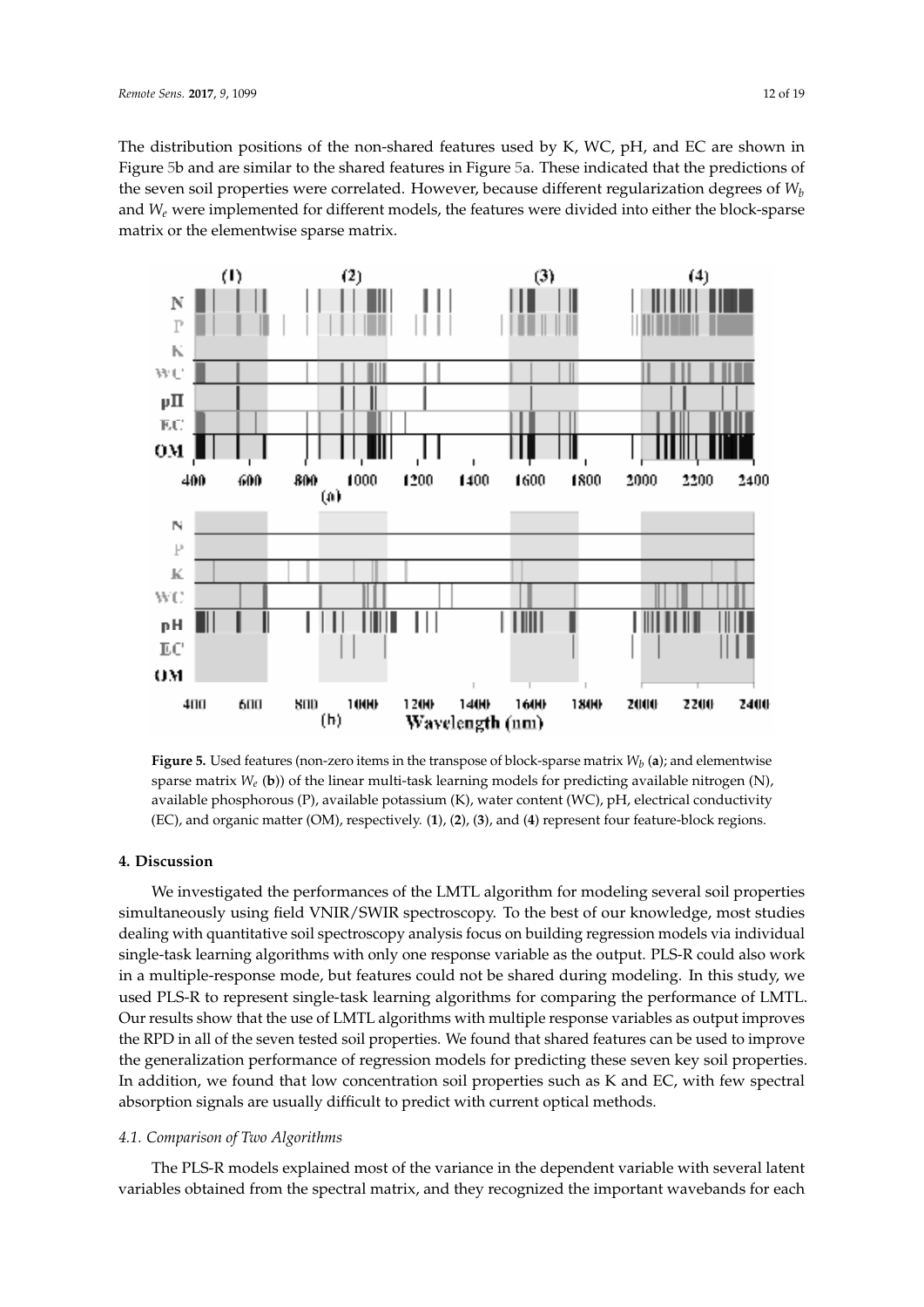soil property efficiently. Therefore, the SSR/SST values of the PLS-R models were very high, indicating strong explanatory power (Table 2). However, the low RPD values in the validation set indicating prediction accuracy were not satisfactory due to the large number of used features and the high complexity of the PLS-R models. In comparison, the LMTL based on the dirty model algorithm regularized the overall wavebands and built the regression models with selected shared and non-shared features (Figure 5), which led to certain degrees of improvement of the RPD values in the validation set, indicating higher prediction accuracy and stronger generalization performance. We found that the RPD values improved by 10.24%, 4.93%, 25.77%, 11.76%, 6.74%, 53.13%, and 3.15% for N, P, K, pH, WC, OM, and EC, respectively. It is worth mentioning that the prediction accuracy category of N improved from C to B, and the prediction ability of K was highly improved. Regrettably, the explanatory power of the LMTL models correspondingly decreased as fewer features were used, increasing the model sparsity (Table 2). The SSR/SST of pH increased with the LMTL model, this result might be because the redundant information was successfully removed by the regularization and the useful information was kept.

#### *4.2. The Shared Features*

Correlations between the modeling of different soil properties have been suggested by various studies (e.g., [25,28]). Our study also showed that the distributions of the important wavebands with high VIP scores for the seven key soil properties were quite similar, especially in the four feature-block regions (Figure 2). In addition, the features used in the LMTL models illustrated the existence of correlations between the different soil properties (Figure 5). The correlations were mostly attributed to the soil Fe oxides, water content, organics and clay minerals, which constitute the basis of the feature-block regions and shared features in soil spectroscopy. With the advantage of shared features, the prediction accuracies of several soil properties with low concentrations or unobvious spectral absorption signals improved. For example, the 1105, 1275, and 1965 nm wavebands obtained low VIP scores in the prediction of N with the PLS-R model, but were useful with the LMTL model as they were shared by P, WC and OM. The 650 nm waveband in the prediction of N, P and OM was shared by WC, the 1195 nm waveband in the prediction of P was shared by OM, the 1500 nm and 1985 nm wavebands in the prediction of P were shared by pH, and so on (Figure 5).

# *4.3. Assessing the Performance of Field VNIR/SWIR Spectroscopy*

The application of field VNIR/SWIR spectroscopy for quantitative soil property prediction is not a new idea, and great effort has been made toward the goal of improving the prediction accuracy of regression models, especially during the past two decades [3]. Table 4 summarizes the results of past studies for predicting seven key soil properties using the field spectroscopy analysis approach. Many studies conducted field spectral measurements using either a contact probe to touch the soil surface (or soil profile) (e.g., [16]) or a mobile subsoiler to penetrate the soil (e.g., [7]), both with a built-in light source. The performance results of non-contact field VNIR/SWIR spectroscopy were usually not as accurate as those obtained using contact spectroscopy due to the effects of atmospheric water absorption, residual coverings on the soil surface, and scattering [73].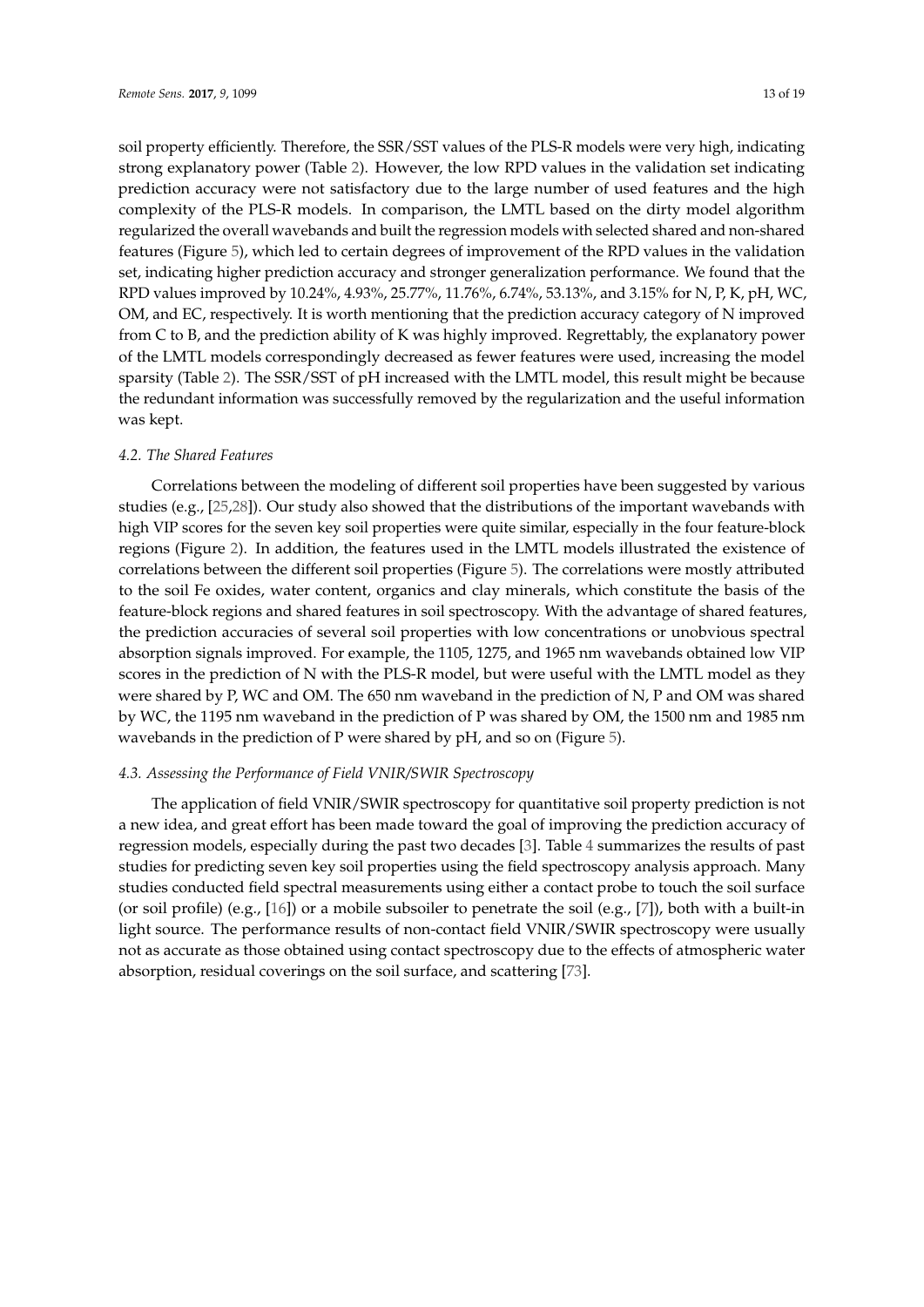| Property    | Range<br>(nm) | Measurement<br>Method | Regression<br>Algorithm | <b>RPD</b>               | $R^2$ | Accuracy<br>Category | Literature                                                                                                                                                                                                                                            |
|-------------|---------------|-----------------------|-------------------------|--------------------------|-------|----------------------|-------------------------------------------------------------------------------------------------------------------------------------------------------------------------------------------------------------------------------------------------------|
|             | 500-1600      | Mobile                | PLS-R                   | 1.60                     | 0.69  | B                    | [8]                                                                                                                                                                                                                                                   |
| N           | 350-2500      | Contact probe         | LS-SVM                  | 1.91                     | 0.76  | B                    | $[16]$                                                                                                                                                                                                                                                |
|             | 920-1718      | Mobile                | PCR                     | $\overline{\phantom{a}}$ | 0.65  | B                    | [6]                                                                                                                                                                                                                                                   |
|             | 306.5-1710.9  | Mobile                | PLS-R                   | 1.80                     | 0.69  | B                    | $[7] \centering% \includegraphics[width=1\textwidth]{images/TransY.pdf} \caption{The 3D (top) and the 4D (bottom) of the 3D (bottom) of the 3D (bottom) of the 3D (bottom) of the 3D (bottom) of the 3D (bottom) of the 3D (bottom).} \label{fig:3D}$ |
|             | 500-1600      | Mobile                | PLS-R                   | 1.80                     | 0.72  | B                    | [8]                                                                                                                                                                                                                                                   |
| $\mathbf P$ | 350-2500      | Contact probe         | <b>PLS</b>              | 1.33                     | 0.43  | $\mathsf{C}$         | $[16]$                                                                                                                                                                                                                                                |
|             | 400-1050      | Non-contact           | <b>ANN</b>              | $\overline{a}$           | 0.87  | A                    | $[17]$                                                                                                                                                                                                                                                |
|             | 350-2500      | Contact probe         | MPLS-R                  | 1.70                     | 0.65  | B                    | $[26]$                                                                                                                                                                                                                                                |
|             | 1100-2300     | Mobile                | PLS-R                   | 1.27                     | 0.41  | $\mathsf{C}$         | $[23]$                                                                                                                                                                                                                                                |
|             | 920-1718      | Mobile                | PCR                     | $\overline{a}$           | 0.26  | $\mathsf{C}$         | [6]                                                                                                                                                                                                                                                   |
|             | 350-2500      | Contact probe         | LS-SVM                  | 0.91                     | 0.14  | $\mathsf{C}$         | $[16]$                                                                                                                                                                                                                                                |
| K           | 400-1050      | Non-contact           | <b>ANN</b>              |                          | 0.85  | A                    | $[17]$                                                                                                                                                                                                                                                |
|             | 350-2500      | Contact probe         | MPLS-R                  | 2.90                     | 0.88  | A                    | $[26]$                                                                                                                                                                                                                                                |
|             | 1100-2300     | Mobile                | PLS-R                   | 1.08                     | 0.19  | $\mathsf{C}$         | $[23]$                                                                                                                                                                                                                                                |
|             | 920-1718      | Mobile                | PCR                     | $\overline{\phantom{a}}$ | 0.40  | $\mathsf C$          | [6]                                                                                                                                                                                                                                                   |
|             | 306.5-1710.9  | Mobile                | PLS-R                   | 3.00                     | 0.89  | $\overline{A}$       | $[7]$                                                                                                                                                                                                                                                 |
| <b>WC</b>   | 500-1600      | Mobile                | PLS-R                   | 3.60                     | 0.93  | A                    | [8]                                                                                                                                                                                                                                                   |
|             | 305-2200      | Mobile                | PLS-R                   | 3.54                     |       | $\overline{A}$       | $[10]$                                                                                                                                                                                                                                                |
|             | 305-2200      | Mobile                | <b>MARS</b>             | 3.25                     | 0.72  | $\overline{A}$       | $[20]$                                                                                                                                                                                                                                                |
|             | 920-1718      | Mobile                | PCR                     | $\frac{1}{2}$            | 0.43  | $\mathsf{C}$         | [6]                                                                                                                                                                                                                                                   |
|             | 306.5-1710.9  | Mobile                | PLS-R                   | 2.14                     | 0.71  | A                    | $[7] \centering% \includegraphics[width=1\textwidth]{images/TransY.pdf} \caption{The 3D (top) and the 4D (bottom) of the 3D (bottom) of the 3D (bottom) of the 3D (bottom) of the 3D (bottom) of the 3D (bottom) of the 3D (bottom).} \label{fig:3D}$ |
| pH          | 500-1600      | Mobile                | PLS-R                   | 1.6                      | 0.69  | B                    | [8]                                                                                                                                                                                                                                                   |
|             | 350-2500      | Contact probe         | LS-SVM                  | 2.23                     | 0.80  | A                    | $[16]$                                                                                                                                                                                                                                                |
|             | 1100-2300     | Mobile                | PLS-R                   | 1.88                     | 0.71  | B                    | $[23]$                                                                                                                                                                                                                                                |
| EC          | 500-1600      | Mobile                | PLS-R                   | 1.30                     | 0.60  | $\mathsf{C}$         | [8]                                                                                                                                                                                                                                                   |
|             | 920-1718      | Mobile                | <b>PCR</b>              | $\overline{\phantom{0}}$ | 0.67  | B                    | [6]                                                                                                                                                                                                                                                   |
| <b>OM</b>   | 500-1600      | Mobile                | PLS-R                   | 2.90                     | 0.90  | A                    | [8]                                                                                                                                                                                                                                                   |
|             | 350-2500      | Contact probe         | LS-SVM                  | 2.18                     | 0.81  | A                    | $[16]$                                                                                                                                                                                                                                                |
|             | 400-1050      | Non-contact           | <b>ANN</b>              | $\frac{1}{2}$            | 0.84  | $\overline{A}$       | $[17]$                                                                                                                                                                                                                                                |
|             | 350-2500      | Contact probe         | MPLS-R                  | 2.80                     | 0.86  | A                    | $[26]$                                                                                                                                                                                                                                                |
|             | 350-2500      | Contact probe         | PLS-R                   | 1.94                     | 0.79  | B                    | $[74]$                                                                                                                                                                                                                                                |
|             | 1100-2300     | Mobile                | PLS-R                   | 1.59                     | 0.61  | B                    | $[23]$                                                                                                                                                                                                                                                |

**Table 4.** Summary of previous research results for predicting the soil properties used in this study.

Category A: RPD > 2.0, Category B: 1.4 < RPD < 2.0, Category C: RPD < 1.4. Abbreviations used: available nitrogen (N), available phosphorous (P), available potassium (K), water content (WC), pH, electrical conductivity (EC), and organic matter (OM), the ratio of performance to deviation (RPD), coefficient of determination ( $\mathbb{R}^2$ ), partial least squares regression (PLS-R), least squares support vector machine (LS-SVM), principal components regression (PCR), artificial neural network (ANN), modified partial least squares regression (MPLS-R).

It is well-known that soil OM can be successfully predicted by VNIR/SWIR spectroscopy because of its sensitivity to broad overtones and combination absorptions, such as O–H, C–H, and N–H [75]. Our results show that the prediction performance of OM had the highest accuracy among all of the seven soil properties, with RPD = 2.29, which is categorized as good accuracy (RPD > 2) and is comparable to previous studies that used contact spectroscopy. The prediction accuracy of pH varies among different studies, possibly due to the fact that pH is related to many soil properties but has no direct spectral absorptions [25]. The RPD of pH was 1.90, indicating moderate accuracy (1.4 < RPD < 2). The removal of the atmospheric water absorption wavebands (350–1420 and 1800–1960 nm) caused the loss of several useful features, especially for soil WC, which has significant absorption bands at around 1400 and 1900 nm [76]. Therefore, the prediction performance of WC in this study is not high with an RPD = 1.71, which can only be categorized as moderate accuracy. We found that among the three soil available nutrients, P has been relatively well studied with different levels of predication accuracy; this could be attributed to the chemical measurement method of P, which can greatly affect its prediction [3]. The prediction accuracies of N, P and K in this study (RPD = 1.40, 1.49, and 1.22, respectively) were low, perhaps because of their extremely low concentrations in dryland soils. The prediction of EC in this study was unreliable possibly due to the wavebands sensitive to several key soil salinities, such as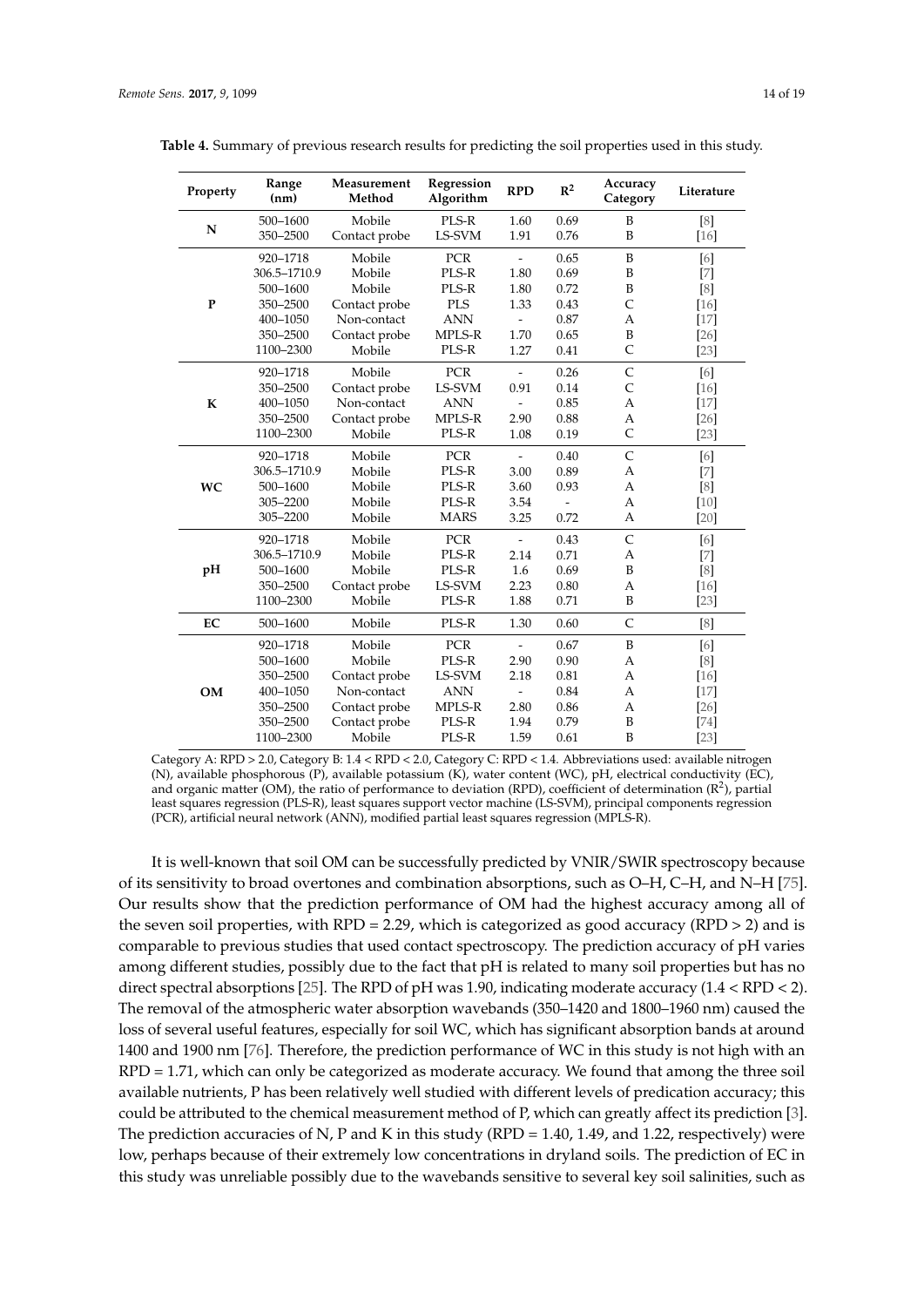NaCl at 1930 nm and Na<sub>2</sub>SO<sub>4</sub> at 1825 nm [77], which were removed along with the atmospheric water absorption wavebands.

#### *4.4. Next Steps*

We have shown that using a LMTL algorithm based on a regularized dirty model can improve the prediction accuracies of seven key soil properties with the advantage of shared features and regularization. A larger dataset of soil samples may improve the performances of LMTL algorithms and enhance the shared features. The concentrations of soil Fe oxides and clay minerals should also be considered as outputs to enhance the learning ability of the LMTL models. Previous studies have argued that a nonlinear correlation exists between soil properties and spectral features (e.g., [16–20]). A future study should be conducted to apply nonlinear multi-task learning algorithms, such as a deep neural network [78,79], focusing on optimizing these algorithms to improve both the prediction accuracy and the explanatory power. In addition, airborne and satellite-based hyperspectral remote sensing should also be an important research area in which LMTL could be used to develop large-scale soil property monitoring and mapping.

## **5. Conclusions**

Our study illustrates that LMTL algorithms can improve the prediction accuracies of seven key soil properties by field VNIR/SWIR spectroscopy in the drylands. Our results demonstrate that: (1) The used features for predicting different soil properties are correlated and most of them are attributed to soil Fe oxides, WC, OM and clay minerals. (2) In the current study, OM was predicted with good accuracy (RPD > 2); N, P, WC and pH were predicted with moderate accuracy (1.4 < RPD < 2); K and EC were predicted with poor accuracy (RPD < 1.4). (3) Compared to the PLS-R, LMTL models based on regularization algorithms usually have slightly higher prediction accuracy (with respect to the RPD values) and lower explanatory power (with respect to the SSR/SST values) as the used features are sparse. (4) LMTL could use the advantages of the shared features in the soil spectroscopy of different soil properties and improve the model generalization performance. Our study provides a novel analysis method for in-deep research on the underlying correlations in the soil spectroscopy of different soil properties, which can be used in future studies of soil property prediction and soil quality assessment based on spectroscopy.

**Supplementary Materials:** The following are available online at www.mdpi.com/2072-4292/9/11/1099/s1. Figure S1: Sparsity (the number of non-zero elements) of: the block-sparse matrix  $W_b$  (1); the elementwise sparse matrix *W<sup>e</sup>* (2); and the combined regression coefficients matrix *W* (3), of the model generated from linear multi-task learning for predicting available nitrogen (a); available phosphorous (b); available potassium (c); water content (d); pH (e); electrical conductivity (f); and organic matter (g). Figure S2: Used features (non-zero items in the transpose of the block-sparse matrix  $W_b$  (a); the elementwise sparse matrix  $W_e$  (b); and the combined regression coefficients matrix *W* (c)) of linear multi-task learning models with  $\lambda_b = 40$  and  $\lambda_e = 10$ .

**Acknowledgments:** This study was partially funded by H2020 project number 641762 "Improving Future Ecosystem Benefits through Earth Observations" (ECOPOTENTIAL) and partially funded by the International S&T Cooperation Project of the China Ministry of Agriculture (2015-Z44, 2016-X34). The authors also appreciate the financial support received by Haijun Qi from the China Scholarship Council (201608340066).

**Author Contributions:** Haijun Qi was principal to all phases of the investigation as well as manuscript preparation. He was supervised by Shaowen Li and Arnon Karnieli who coordinated the activities. Tarin Paz-Kagan provided the spectral data and significantly contributed her skills and experience.

**Conflicts of Interest:** The authors declare no conflict of interest.

#### **References**

- 1. Ben-Dor, E.; Banin, A. Near-infared analysis as a rapid method to simultaneously evaluate several soil properties. *Soil Sci. Soc. Am. J.* **1995**, *59*, 364–372. [CrossRef]
- 2. Rossel, R.A.V.; McBratney, A.B. Soil chemical analytical accuracy and costs: Implications from precision agriculture. *Aust. J. Exp. Agric.* **1998**, *38*, 765. [CrossRef]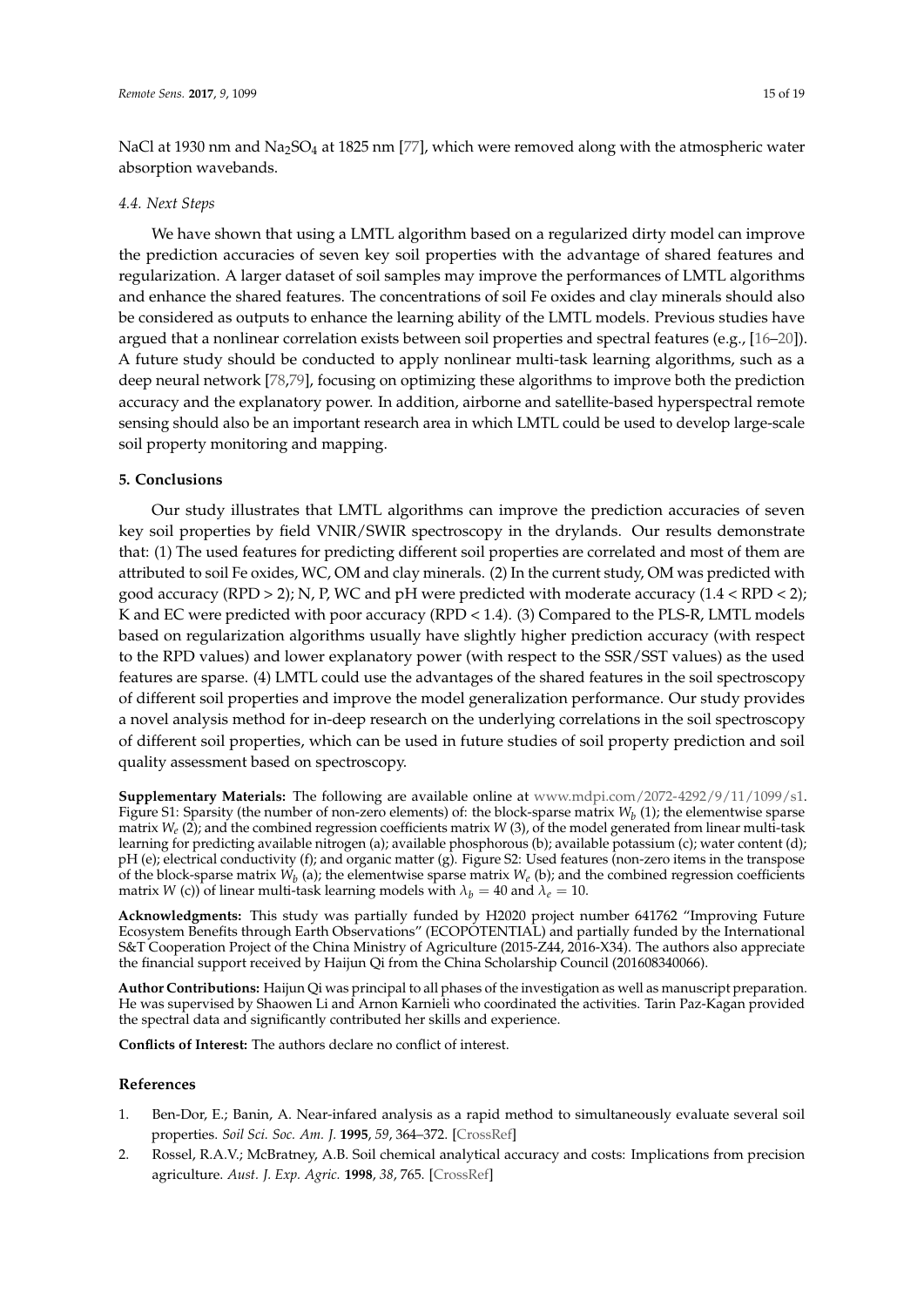- 3. Stenberg, B.; Viscarra Rossel, R.A.; Mouazen, A.M.; Wetterlind, J. Chapter Five—Visible and Near Infrared Spectroscopy in Soil Science. *Adv. Agron.* **2010**, *107*, 163–215. [CrossRef]
- 4. Jiang, Q.; Chen, Y.; Guo, L.; Fei, T.; Qi, K. Estimating Soil Organic Carbon of Cropland Soil at Different Levels of Soil Moisture Using VIS-NIR Spectroscopy. *Remote Sens.* **2016**, *8*, 755. [CrossRef]
- 5. Selige, T.; Bohner, J.; Schmidhalter, U. High resolution topsoil mapping using hyperspectral image and field data in multivariate regression modeling procedures. *Geoderma* **2006**, *136*, 235–244. [CrossRef]
- 6. Christy, C.D. Real-time measurement of soil attributes using on-the-go near infrared reflectance spectroscopy. *Comput. Electron. Agric.* **2008**, *61*, 10–19. [CrossRef]
- 7. Mouazen, A.M.; Maleki, M.R.; De Baerdemaeker, J.; Ramon, H. On-line measurement of some selected soil properties using a VIS-NIR sensor. *Soil Tillage Res.* **2007**, *93*, 13–27. [CrossRef]
- 8. Kodaira, M.; Shibusawa, S. Using a mobile real-time soil visible-near infrared sensor for high resolution soil property mapping. *Geoderma* **2013**, *199*, 64–79. [CrossRef]
- 9. Viscarra Rossel, R.A.; Cattle, S.R.; Ortega, A.; Fouad, Y. In situ measurements of soil colour, mineral composition and clay content by vis-NIR spectroscopy. *Geoderma* **2009**, *150*, 253–266. [CrossRef]
- 10. Kuang, B.; Mouazen, A.M. Effect of spiking strategy and ratio on calibration of on-line visible and near infrared soil sensor for measurement in European farms. *Soil Tillage Res.* **2013**, *128*, 125–136. [CrossRef]
- 11. Maimaitiyiming, M.; Ghulam, A.; Bozzolo, A.; Wilkins, J.L.; Kwasniewski, M.T. Early Detection of Plant Physiological Responses to Different Levels of Water Stress Using Reflectance Spectroscopy. *Remote Sens.* **2017**, *9*, 745. [CrossRef]
- 12. Sawut, M.; Ghulam, A.; Tiyip, T.; Zhang, Y.; Ding, J.; Zhang, F.; Maimaitiyiming, M. Estimating soil sand content using thermal infrared spectra in arid lands. *Int. J. Appl. Earth Obs. Geoinf.* **2014**, *33*, 203–210. [CrossRef]
- 13. Qi, H.; Paz-Kagan, T.; Karnieli, A.; Jin, X.; Li, S. Evaluating calibration methods for predicting soil available nutrients using hyperspectral VNIR data. *Soil Tillage Res.* **2018**, *175*, 267–275. [CrossRef]
- 14. Qi, H.; Jin, X.; Zhao, L.; Dedo, S.I.M.M.; Li, S. Predicting sandy soil moisture content with hyperspectral imaging. *Int. J. Agric. Biol. Eng.* **2017**, *10*. [CrossRef]
- 15. Wold, S.; Ruhe, A.; Wold, H.; Dunn, W.J., III. The collinearity problem in linear regression. The partial least squares (PLS) approach to generalized inverses. *SIAM J. Sci. Stat. Comput.* **1984**, *5*, 735–743. [CrossRef]
- 16. Ji, W.; Shi, Z.; Huang, J.; Li, S. In situ measurement of some soil properties in paddy soil using visible and near-infrared spectroscopy. *PLoS ONE* **2014**, *9*, e105708. [CrossRef] [PubMed]
- 17. Daniel, K.W.; Tripathi, N.K.; Honda, K. Artificial neural network analysis of laboratory and in situ spectra for the estimation of macronutrients in soils of Lop Buri (Thailand). *Aust. J. Soil Res.* **2003**, *41*, 47–59. [CrossRef]
- 18. Kuang, B.; Tekin, Y.; Mouazen, A.M. Comparison between artificial neural network and partial least squares for on-line visible and near infrared spectroscopy measurement of soil organic carbon, pH and clay content. *Soil Tillage Res.* **2015**, *146*, 243–252. [CrossRef]
- 19. Bayer, A.; Bachmann, M.; Müller, A.; Kaufmann, H. A Comparison of feature-based MLR and PLS regression techniques for the prediction of three soil constituents in a degraded South African Ecosystem. *Appl. Environ. Soil Sci.* **2012**, *2012*, 1–20. [CrossRef]
- 20. Nawar, S.; Mouazen, A.M. Predictive performance of mobile vis-near infrared spectroscopy for key soil properties at different geographical scales by using spiking and data mining techniques. *CATENA* **2017**, *151*, 118–129. [CrossRef]
- 21. Wijewardane, N.K.; Ge, Y.; Morgan, C.L.S. Moisture insensitive prediction of soil properties from VNIR reflectance spectra based on external parameter orthogonalization. *Geoderma* **2016**, *267*, 92–101. [CrossRef]
- 22. Dyar, M.D.; Carmosino, M.L.; Breves, E.A.; Ozanne, M.V.; Clegg, S.M.; Wiens, R.C. Comparison of partial least squares and lasso regression techniques as applied to laser-induced breakdown spectroscopy of geological samples. *Spectrochim. Acta Part B At. Spectrosc.* **2012**, *70*, 51–67. [CrossRef]
- 23. Schirrmann, M.; Gebbers, R.; Kramer, E. Performance of Automated Near-Infrared Reflectance Spectrometry for Continuous in Situ Mapping of Soil Fertility at Field Scale. *Vadose Zone J.* **2013**, *12*, 1–14. [CrossRef]
- 24. Melendez-Pastor, I.; Navarro-Pedreño, J.; Gómez, I.; Koch, M. Identifying optimal spectral bands to assess soil properties with VNIR radiometry in semi-arid soils. *Geoderma* **2008**, *147*, 126–132. [CrossRef]
- 25. Rossel, R.A.V.; Behrens, T. Using data mining to model and interpret soil diffuse reflectance spectra. *Geoderma* **2010**, *158*, 46–54. [CrossRef]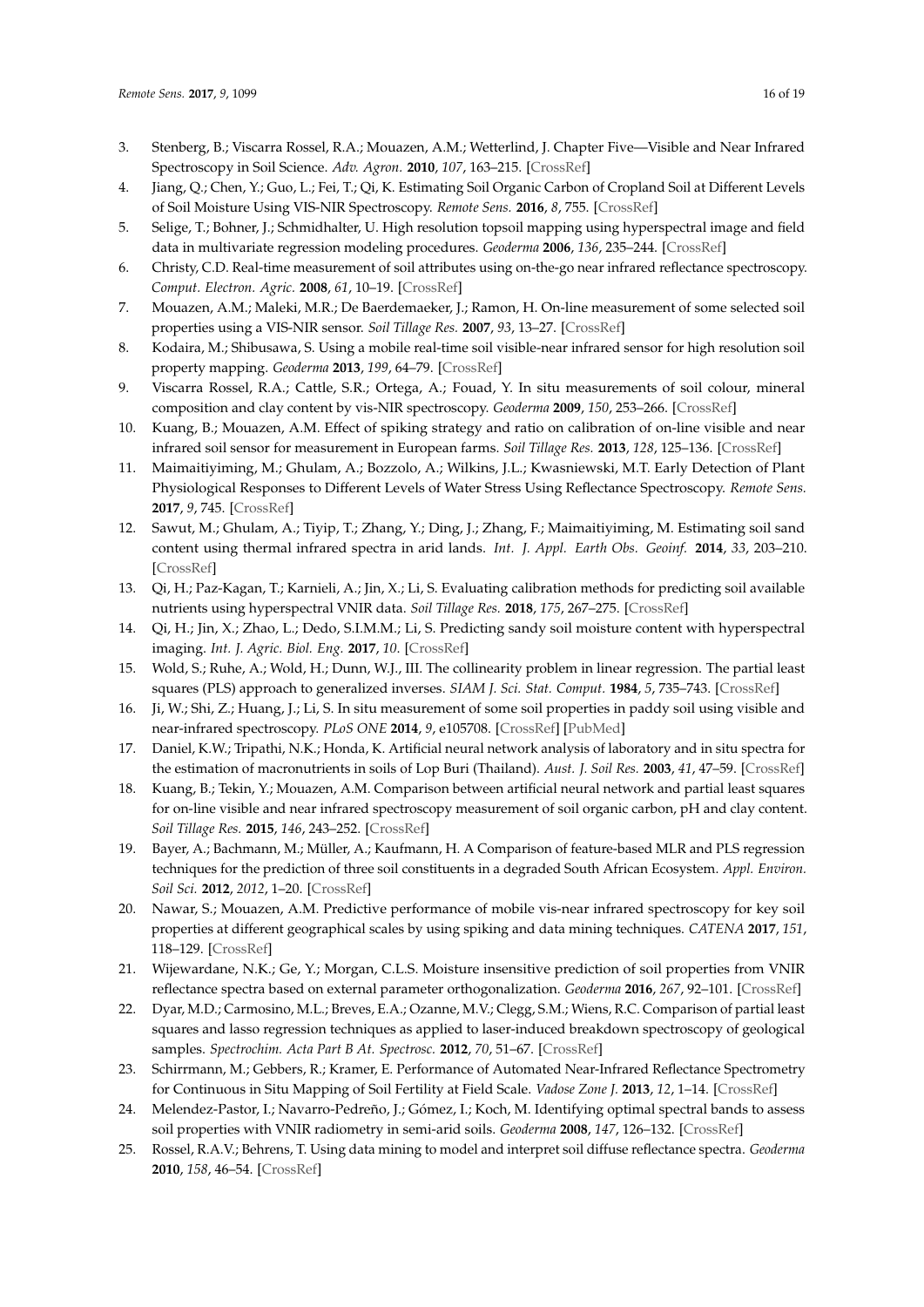- 26. Gras, J.P.; Barthès, B.G.; Mahaut, B.; Trupin, S. Best practices for obtaining and processing field visible and near infrared (VNIR) spectra of topsoils. *Geoderma* **2014**, *214–215*, 126–134. [CrossRef]
- 27. Ji, W.; Li, S.; Chen, S.; Shi, Z.; Viscarra Rossel, R.A.; Mouazen, A.M. Prediction of soil attributes using the Chinese soil spectral library and standardized spectra recorded at field conditions. *Soil Tillage Res.* **2016**, *155*, 492–500. [CrossRef]
- 28. Soriano-Disla, J.M.; Janik, L.J.; Viscarra Rossel, R.A.; MacDonald, L.M.; McLaughlin, M.J. The Performance of Visible, Near-, and Mid-Infrared Reflectance Spectroscopy for Prediction of Soil Physical, Chemical, and Biological Properties. *Appl. Spectrosc. Rev.* **2014**, *49*, 139–186. [CrossRef]
- 29. Evgeniou, T.; Pontil, M. Regularized Multi–Task Learning. In Proceedings of the Tenth ACM SIGKDD International Conference on Knowledge Discovery and Data Mining, Seattle, WA, USA, 22–25 August 2004; ACM: New York, NY, USA, 2004; pp. 109–117.
- 30. Caruana, R. Multitask Learning. *Mach. Learn.* **1997**, *28*, 41–75. [CrossRef]
- 31. Jalali, A.; Ravikumar, P.; Sanghavi, S.; Ruan, C. A Dirty Model for Multi-task Learning. In Proceedings of the Advances in Neural Information Processing Systems 23: 24th Annual Conference on Neural Information Processing Systems, Vancouver, BC, Canada, 6–9 December 2010; pp. 964–972.
- 32. Liu, J.; Ji, S.; Ye, J. Multi-task feature learning via efficient l 2, 1-norm minimization. In Proceedings of the Twenty-Fifth Conference on Uncertainty in Artificial Intelligence, Montreal, QC, Canada, 18–21 June 2009.
- 33. Zhang, M.L.; Zhou, Z.H. A Review On Multi-Label Learning Algorithms. *IEEE Trans. Knowl. Data Eng.* **2014**, *26*, 1819–1837. [CrossRef]
- 34. Yair, A.; Danin, A. Spatial variations in vegetation as related to the soil moisture regime over an arid limestone hillside, northern Negev, Israel. *Oecologia* **1980**, *47*, 83–88. [CrossRef] [PubMed]
- 35. Olsvig-Whittaker, L.; Shachak, M.; Yair, A. Vegetation patterns related to environmental factors in a Negev Desert watershed\*. *Plant Ecol.* **1983**, *54*, 153–165. [CrossRef]
- 36. Norman, R.; Stucki, J. The determination of nitrate and nitrite in soil extracts by ultraviolet spectrophotometry. *Soil Sci. Soc. Am.* **1981**, *45*, 347–353. [CrossRef]
- 37. Olsen, S. *Estimation of Available Phosphorus in Soils by Extraction with Sodium Bicarbonate*; United States Department of Agriculture: Washington, DC, USA, 1954.
- 38. Chen, S.; Peng, S.; Chen, B.; Chen, D.; Cheng, J. Effects of fire disturbance on the soil physical and chemical properties and vegetation of Pinus massoniana forest in south subtropical area. *Acta Ecol. Sin.* **2010**, *30*, 184–189. [CrossRef]
- 39. McGill, R.; Tukey, J.W.; Larsen, W.A. Variations of Box Plots. *Am. Stat.* **1978**, *32*, 12. [CrossRef]
- 40. Savitzky, A.; Golay, M.J.E. Smoothing and Differentiation of Data by Simplified Least Squares Procedures. *Anal. Chem.* **1964**, *36*, 1627–1639. [CrossRef]
- 41. Helland, I.S.; Næs, T.; Isaksson, T. Related versions of the multiplicative scatter correction method for preprocessing spectroscopic data. *Chemom. Intell. Lab. Syst.* **1995**, *29*, 233–241. [CrossRef]
- 42. Gholizadeh, A.; Boruvka, L.; Saberioon, M.M.; Kozák, J.; Vašát, R.; Nemecek, K. Comparing different data preprocessing methods for monitoring soil heavy metals based on soil spectral features. *Soil Water Res.* **2015**, *10*, 218–227. [CrossRef]
- 43. Roberts, C.A.; Workman, J., Jr.; Reeves, J.B., III; Duckworth, J. Mathematical Data Preprocessing. In *Near-Infrared Spectroscopy in Agriculture*; American Society of Agronomy, Crop Science Society of America, Soil Science Society of America: Madison, WI, USA, 2004; pp. 115–132.
- 44. Rinnan, Å.; van den Berg, F.; Engelsen, S.B. Review of the most common pre-processing techniques for near-infrared spectra. *TrAC Trends Anal. Chem.* **2009**, *28*, 1201–1222. [CrossRef]
- 45. Wold, S.; Martens, H.; Wold, H. The multivariate calibration problem in chemistry solved by the PLS method. In *Matrix Pencils. Lecture Notes in Mathematics*; Kågström, B., Ruhe, A., Eds.; Springer: Berlin/Heidelberg, Germany, 1983; pp. 286–293.
- 46. Wold, S.; Sjöström, M.; Eriksson, L. PLS-regression: A basic tool of chemometrics. *Chemom. Intell. Lab. Syst.* **2001**, *58*, 109–130. [CrossRef]
- 47. Rossel, R.A.V.; Jeon, Y.S.; Odeh, I.O.A.; McBratney, A.B. Using a legacy soil sample to develop a mid-IR spectral library. *Aust. J. Soil Res.* **2008**, *46*, 1–16. [CrossRef]
- 48. Paz-Kagan, T.; Shachak, M.; Zaady, E.; Karnieli, A. A spectral soil quality index (SSQI) for characterizing soil function in areas of changed land use. *Geoderma* **2014**, *230–231*, 171–184. [CrossRef]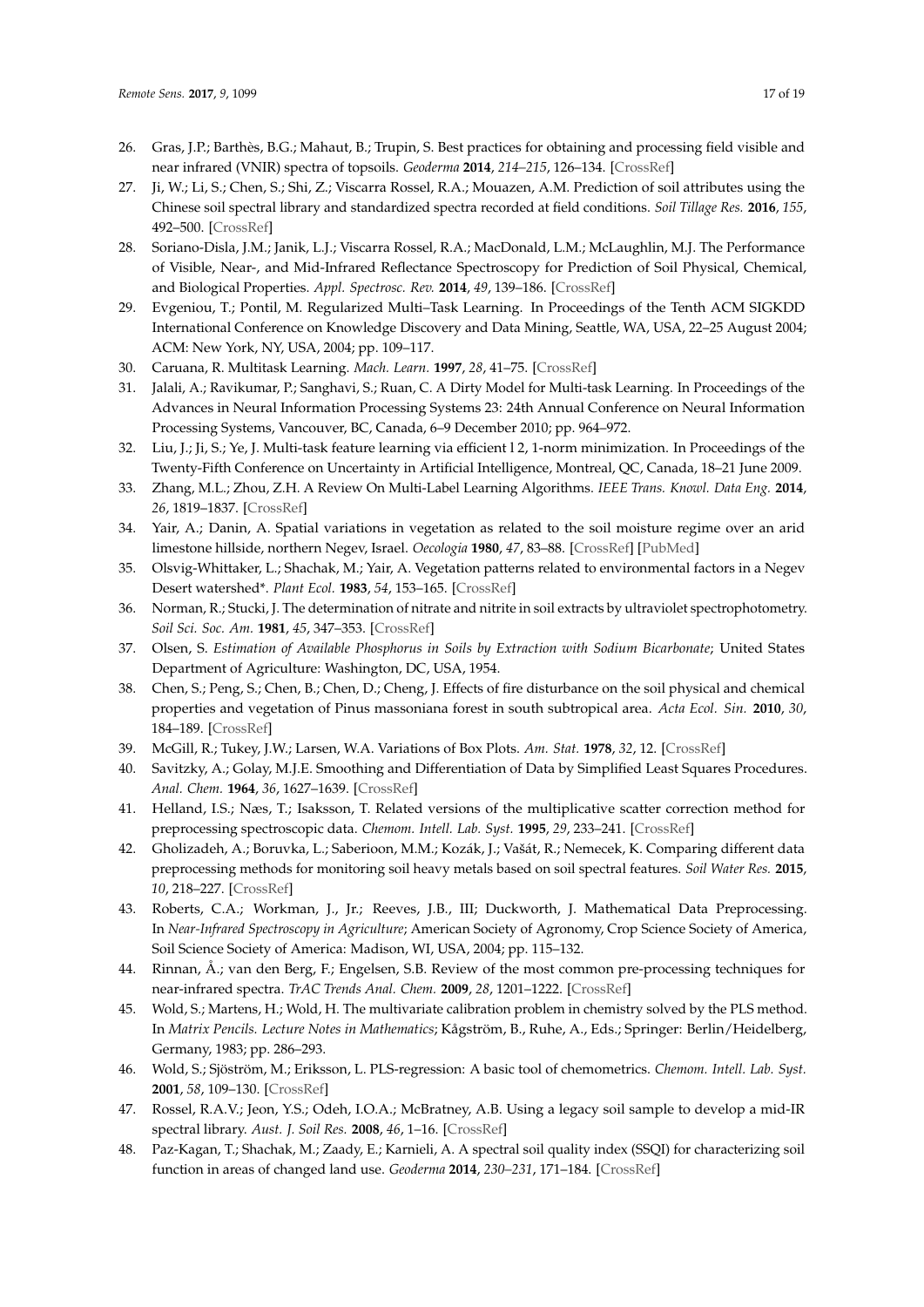- 49. Hastie, T.; Tibshirani, R.; Friedman, J. *The Elements of Statistical Learning; Data Mining, Inference and Prediction*, 2nd ed.; Springer: New York, NY, USA, 2008; ISBN 9780387848570.
- 50. Zhang, C.H.; Huang, J. The sparsity and bias of the lasso selection in high-dimensional linear regression. *Ann. Stat.* **2008**, *36*, 1567–1594. [CrossRef]
- 51. Negahban, S.; Wainwright, M.J. Joint support recovery under high-dimensional scaling: Benefits and perils of 1,∞ -regularization. In Proceedings of the 21st International Conference on Neural Information Processing Systems, Vancouver, BC, Canada, 8–10 December 2008; pp. 1161–1168.
- 52. Kennard, R.W.; Stone, L.A. Computer Aided Design of Experiments. *Technometrics* **1969**, *11*, 137–148. [CrossRef]
- 53. Hsu, C.-W.; Chang, C.-C.; Lin, C.-J. A Practical Guide to Support Vector Classification. Available online: http://www.csie.ntu.edu.tw/~cjlin/papers/guide/guide.pdf (accessed on 12 October 2016).
- 54. Chang, C.-W.; Laird, D.A.; Mausbach, M.J.; Hurburgh, C.R. Near-Infrared Reflectance Spectroscopy–Principal Components Regression Analyses of Soil Properties. *Soil Sci. Soc. Am. J.* **2001**, *65*, 480–490. [CrossRef]
- 55. Weisberg, S. *Applied Linear Regression*, 3rd ed.; John Wiley & Sons: Hoboken, NJ, USA, 2005; ISBN 9780471704096.
- 56. Wen, W.; Hao, Z.; Yang, X. A heuristic weight-setting strategy and iteratively updating algorithm for weighted least-squares support vector regression. *Neurocomputing* **2008**, *71*, 3096–3103. [CrossRef]
- 57. Peng, X. TSVR: An efficient Twin Support Vector Machine for regression. *Neural Netw.* **2010**, *23*, 365–372. [CrossRef] [PubMed]
- 58. Shmueli, G. To explain or to predict? *Stat. Sci.* **2010**, *25*, 289–310. [CrossRef]
- 59. Cope, M.; van der Zee, P.; Essenpreis, M.; Arridge, S.R.; Delpy, D.T. Data analysis methods for near-infrared spectroscopy of tissue: Problems in determining the relative cytochrome aa3 concentration. In Proceedings of the Time-Resolved Spectroscopy and Imaging of Tissues, Los Angeles, CA, USA, 23–24 January 1991; Volume 1431, pp. 251–262.
- 60. Zhou, J.; Chen, J.; Ye, J. MALSAR: Multi-tAsk Learning via StructurAl Regularization. Arizona State University, 2012. Available online: http://www.yelab.net/software/MALSAR/ (accessed on 25 October 2016).
- 61. Paz-Kagan, T.; Zaady, E.; Salbach, C.; Schmidt, A.; Lausch, A.; Zacharias, S.; Notesco, G.; Ben-Dor, E.; Karnieli, A. Mapping the spectral soil quality index (SSQI) using airborne imaging spectroscopy. *Remote Sens.* **2015**, *7*, 15748–15781. [CrossRef]
- 62. Rollin, E.M.; Milton, E.J. Processing of high spectral resolution reflectance data for the retrieval of canopy water content information. *Remote Sens. Environ.* **1998**, *65*, 86–92. [CrossRef]
- 63. Post, J.L.; Noble, P.N. The near-infrared combination band frequencies of dioctahedral smectites, micas, and illites. *Clays Clay Miner.* **1993**, *41*, 639–644. [CrossRef]
- 64. Mouazen, A.M.; Kuang, B.; De Baerdemaeker, J.; Ramon, H. Comparison among principal component, partial least squares and back propagation neural network analyses for accuracy of measurement of selected soil properties with visible and near infrared spectroscopy. *Geoderma* **2010**, *158*, 23–31. [CrossRef]
- 65. Wang, J.; He, T.; Lv, C.; Chen, Y.; Jian, W. Mapping soil organic matter based on land degradation spectral response units using Hyperion images. *Int. J. Appl. Earth Obs. Geoinf.* **2010**, *12*, S171–S180. [CrossRef]
- 66. Rodriguez, J.M.; Ustin, S.L.; Riaño, D. Contributions of imaging spectroscopy to improve estimates of evapotranspiration. *Hydrol. Process.* **2011**, *25*, 4069–4081. [CrossRef]
- 67. Dehaan, R.; Taylor, G.R. Image-derived spectral endmembers as indicators of salinisation. *Int. J. Remote Sens.* **2003**, *24*, 775–794. [CrossRef]
- 68. Weidong, L.; Baret, F.; Xingfa, G.; Qingxi, T.; Lanfen, Z.; Bing, Z. Relating soil surface moisture to reflectance. *Remote Sens. Environ.* **2002**, *81*, 238–246. [CrossRef]
- 69. Van Evert, F.K.; Van Der Schans, D.A.; Van Geel, W.C.A.; Malda, J.T.; Vona, V. From theory to practice: Using canopy reflectance to determine sidedress N rate in potatoes. In *Precision Agriculture '13*; Stafford, J.V., Ed.; Wageningen Academic Publishers: Wageningen, The Netherlands, 2013; pp. 119–127.
- 70. Parfitt, R.L.; Smart, R.S.C. The mechanism of sulfate adsorption on iron oxides. *Soil Sci. Soc. Am. J.* **1978**, *42*, 48–50. [CrossRef]
- 71. Kusumo, B.H.; Hedley, C.B.; Hedley, M.J.; Hueni, A.; Tuohy, M.P.; Arnold, G.C. The use of diffuse reflectance spectroscopy for in situ carbon and nitrogen analysis of pastoral soils. *Aust. J. Soil Res.* **2008**, *46*, 623–635. [CrossRef]
- 72. Summers, D.; Lewis, M.; Ostendorf, B.; Chittleborough, D. Visible near-infrared reflectance spectroscopy as a predictive indicator of soil properties. *Ecol. Indic.* **2011**, *11*, 123–131. [CrossRef]
- 73. Baumgardner, M.; Silva, L.; Biehl, L.; Stoner, E. Reflectance properties of soils. *Adv. Agron.* **1986**, *38*, 1–44.